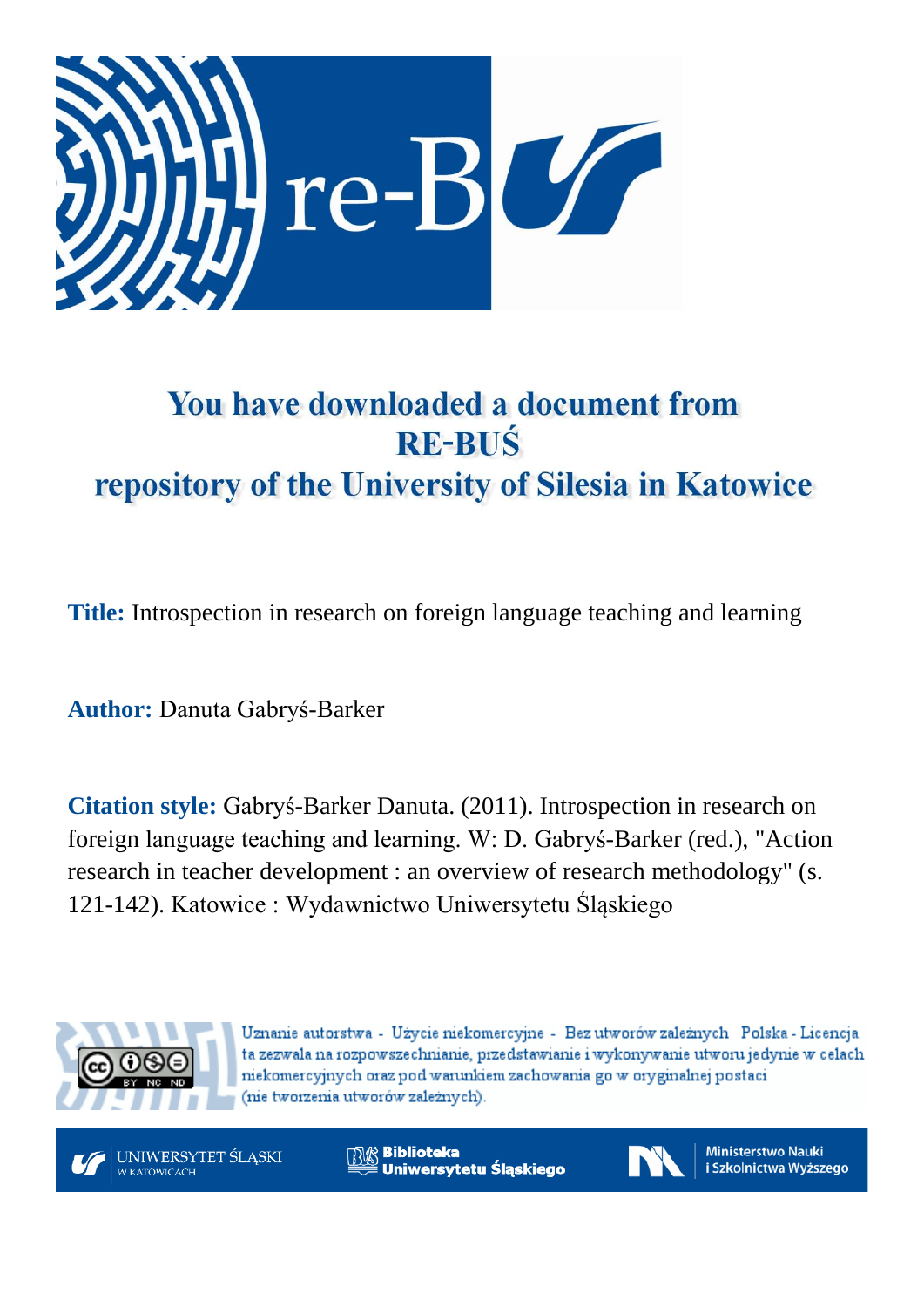#### **Danuta Gabryś-Barker**

University of Silesia

# **Introspection in research on foreign language teaching and learning**

One of the key concepts and indeed a buzz word in modern language research and even more so in teacher training is reflection: reflection on language (studies in language awareness), reflection on learning (studies in learning strategies), reflection on teaching (action research projects). Reflection seems to stand at the heart of all introspective methods of research.

The pioneers of introspective methods began this work at the turn of the 20th century. Most of them used the method to investigate the contents of human consciousness (among others James, Wundt and Doners), reducing it to sensory and imaginal components reported on by their subjects. The number of studies undertaken was relatively small and they are now understood to be more anecdotal than scholarly. The first thinking aloud protocols (TAPs), which were assumed to be verbalizations of thinking processes of the subjects, were performed in psychological experiments. They were simply descriptions of what had been said by the subjects and not their actual verbalized thoughts. As a consequence, they were very selective, biased and unsubstantiated. The first protocols were used by Watson (1920) to illustrate thinking processes involved in a problemsolving situation. They were very unsystematic and full of interpretative remarks (Gabryś 1995).

As might be expected, the use of introspective methods came to the fore as the challenge to the behaviouristic theory. Its explanation for human behaviour following the STIMULUS—RESPONSE formula deployed to explain the mechanisms and structure of cognitive processes of the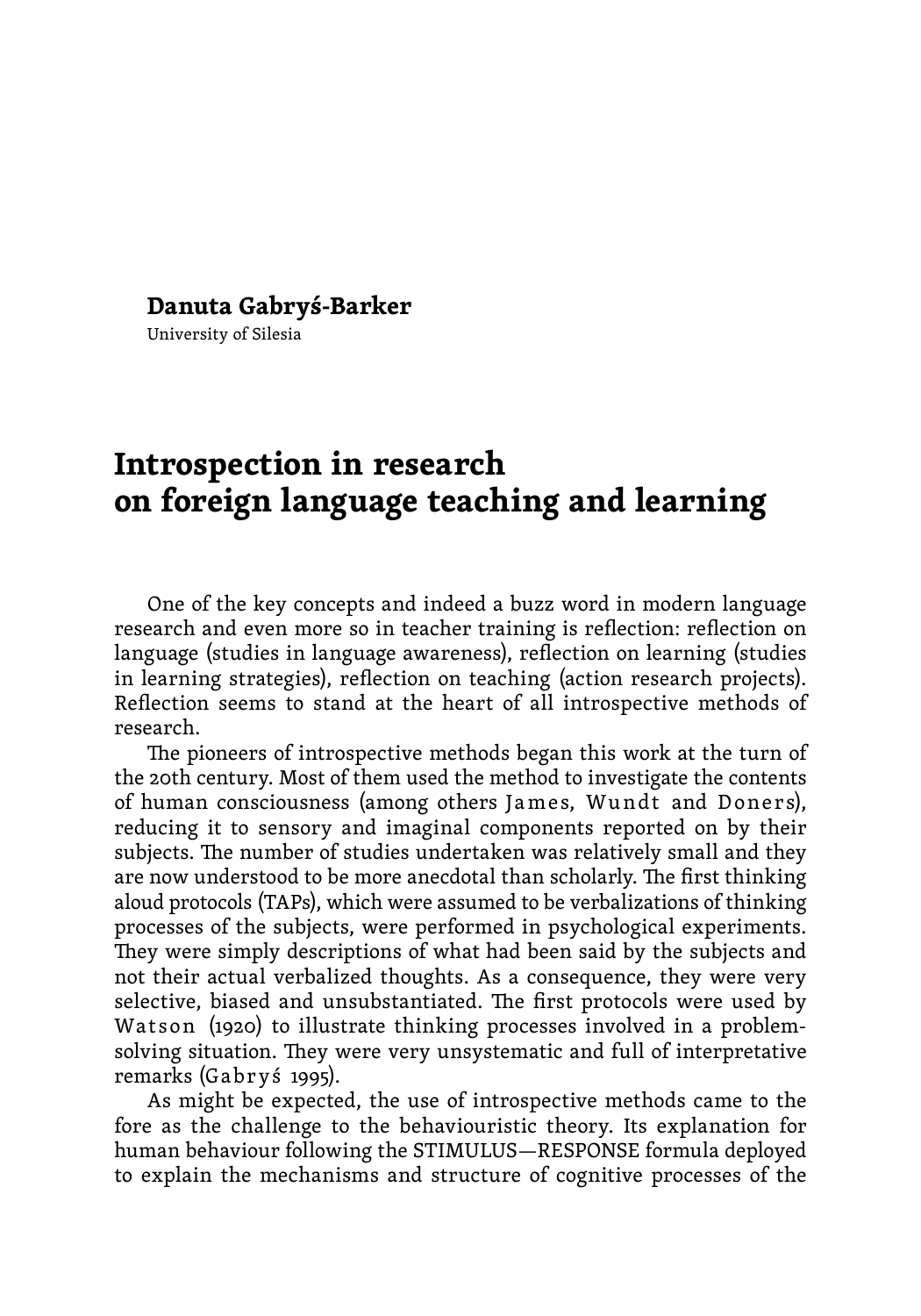human mind purely on the basis of externally-observed manifestations of behaviour. The inadequacy of S—R explanations led to the feeling of dissatisfaction among scientists and made them look for methods that would enable them to probe the subjects' internal mental states. Data obtained in those experiments have become fundamental in psychology, although there have been many doubts raised about 'the new methods' of introspection, as it is seen to be highly speculative and subjective (Gabrys) 1995).

## **1. Description of the method**

#### **1.1. Introspection as thinking aloud**

The term *introspection* means to reflect, to look inside oneself. When formalized and applied as a research method, it means to verbalize one's own thoughts and thinking processes. It is the process of externalizing what goes on in one's brain either at a given moment, on completion of a certain action or after a time lapse.

To be able to see the validity of this method it is necessary to describe the encoding process which transforms behaviour into data and then back from data into behaviour, as a way of describing cognitive processes of human mind. Following Skinner, Ericsson and Simon (1984) see verbalized behaviour as a form of human activity that can be explained like any other behaviour by developing a model, this time a model of information processing, which would describe how data is accessed and encoded (verbalized) in response to stimuli one is exposed to at a given moment.

Each verbalization is understood as deriving from the cognitive process that underlies it. As a result, verbalization must comply with all the constraints that have been identified for cognitive processes. In turn, cognitive processes consist of a set of sub-processes, which follow one another and are being transformed under the influence of a series of information processes. Information is stored in short term memory (STM with a limiting capacity of about 15—20 seconds) and in long term memory (LTM — with permanent storage but slow access time). Information just received is stored in STM and is easily retrieved and articulated at the time of performing a task.

Verbalization processes of which all introspective methods make use reflect cognitive processes in two ways: either directly, i.e. when the time of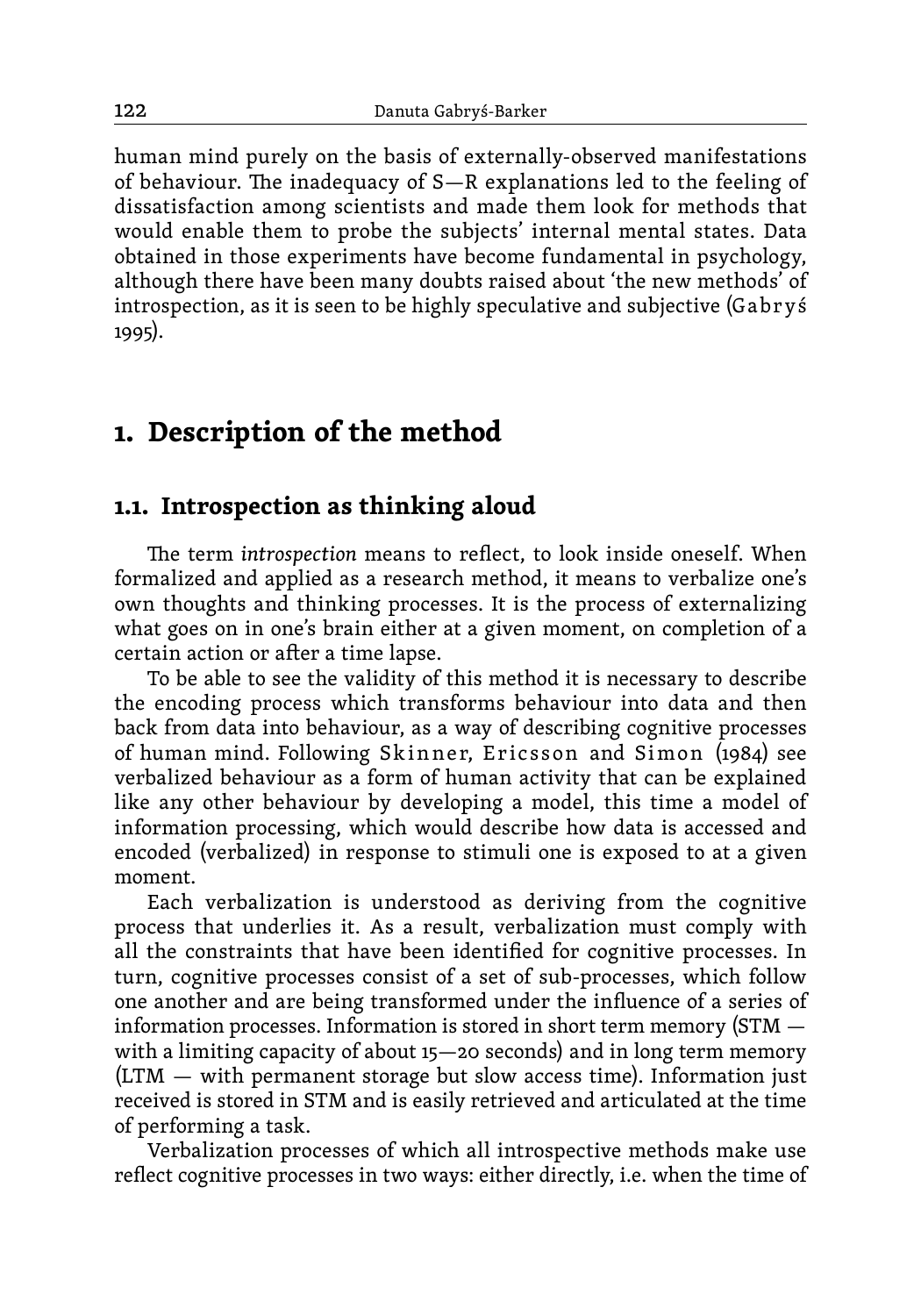the task performance is concurrent with the verbalization or indirectly, i.e. when the information is retrieved from STM or LTM after the completion of the task. In both cases verbalizations become functions of time and result in data which is by no means homogeneous.

Verbalization of cognitive processes in thinking aloud takes place on three distinct levels of thought processing. Ericsson and Simon (1984) describe them as:

- 1. The level of the vocalization, i.e. articulation of oral encodings, where no thinking processes take place. In self-directed verbalizations (e.g. in the case of thinking aloud protocols — TAPs), they are individual and depend on the subject's interpretation of the instruction she/he is given or on the semantic content of the task;
- 2. The level of description or explication of the content, which means 'labelling' information and recoding it in an idiosyncratic way, characteristic of a subject/informant;
- 3. The level of explanation of thoughts and ideas that rush through the subject's mind or any other, even emotional, reactions to the information (task) she/he is to solve. It involves a process of interpretation.

Level 1 verbalization is a direct process in which information encoded is vocalized (articulated), i.e. in a language task a phrase or a sentence is pronounced or read aloud by the subject with no cognitive processes taking place. Level 2 and level 3 are encoded verbalizations where the information attended to by the subject (level 1) is modified by recording processes, i.e. the subject generates a verbal representation of the information she/he has got stored in his/her mind by means of filtering it for the purposes of the task. On level 3 the subject reports his/her ongoing thinking, embracing not only its verbal aspects, i.e. word associations and interferences from L1 and L3 (for example) but also personal, emotional responses to the task.

Various studies show that the way a subject verbalizes, that is, the extent to which the above mentioned levels occur in the process of verbalization may be influenced by the type of instruction given to the subject. Here are some examples of instructions in various experiments, starting with the first TAP (thinking aloud protocol; all quotations come from Er ic sson and Simon 1984):

> *Try to think aloud. I guess you often do so when you are alone and working on a problem. Think, reason in a loud voice, tell me everything that passes through your head during your work searching for the solution to the problem.*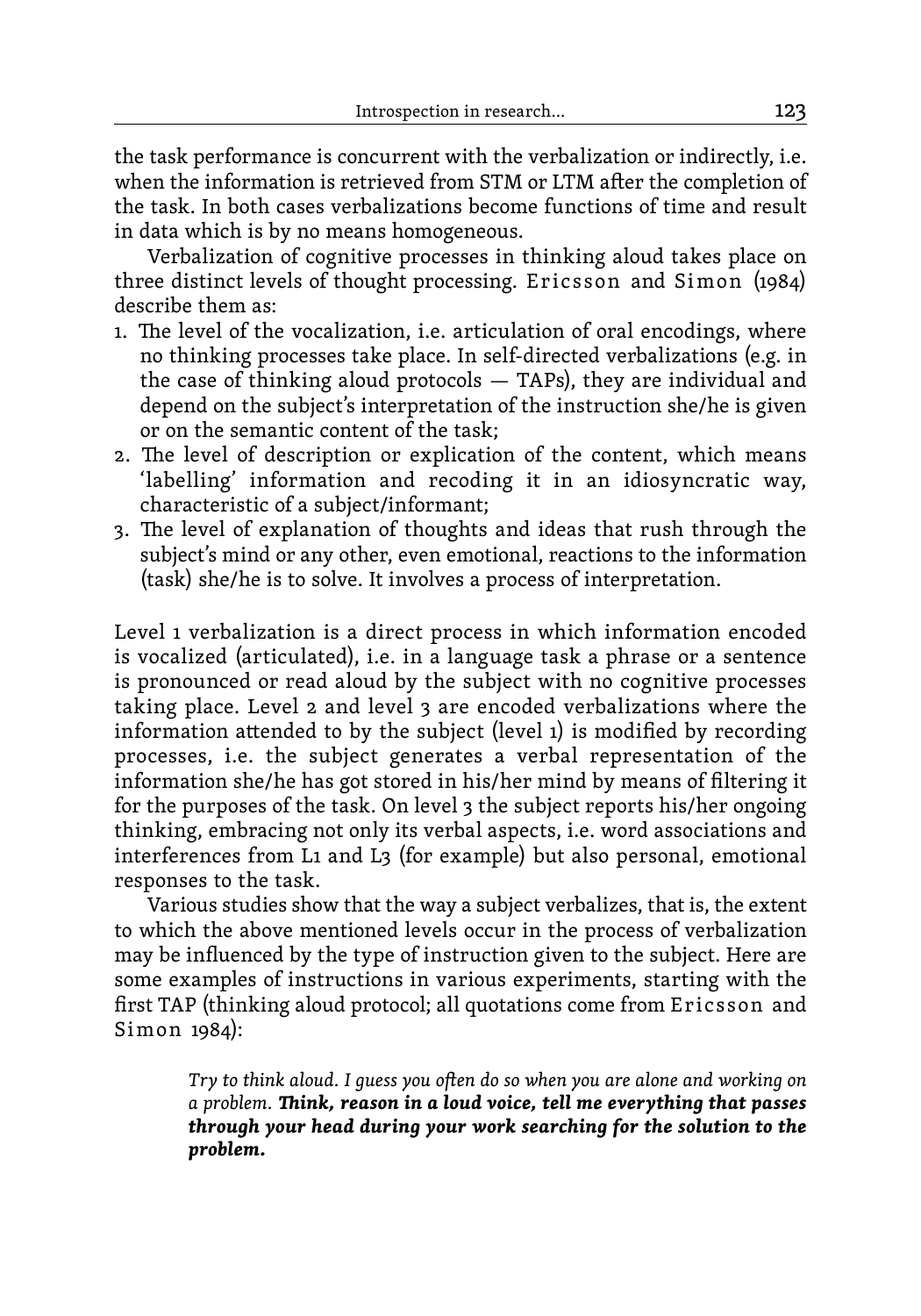To be able to receive a complete report of a thinking process, other types of information are essential, such as are requested in the following instructions:

> *The chief thing is to talk aloud constantly from the minute I present a picture, for I want to get everything you happen to think of no matter how irrelevant it may seem.*

> *I am not primarily interested in your final solution, still less in your reaction time but in your thinking behaviour, in all your attempts, in whatever comes to your mind, no matter whether it is a good idea or less good idea or a question. Be bold! I do not count your wrong attempts, therefore speak them all out.*

> *Do not plan what to say or speak after the thought, but rather let your thoughts speak, as though you were really thinking out loud.*

> *In order to follow your thoughts we ask you to think aloud, explaining each step as thoroughly as you can.*

Each of the instructions, apart from their common intention to make the subject verbalize his or her thoughts, emphasizes a different aspect of the verbalization process. These instructions fulfil the role of a monitor in performing the tasks.

#### **1.2. Types of introspective methods**

As mentioned above, introspective comments can be made at the moment of performance of a given action, on its completion or after some time. The time criterion is the basis for the distinction made between three types of introspection: simultaneous introspection, consecutive introspection and retrospection. Simultaneous introspection requires the subject to verbalize his/her thoughts when involved in performing a given task (e.g. a language exercises or a teaching procedure). It is considered to be the most challenging of activities as it is very much influenced by personality traits, such as readiness and willingness to communicate and interact, readiness to externalize and to take the risk of being ridiculed for the types of comments made, etc. It may also be limited by the nature of a given task and degree of automaticity of the thinking processes involved in it which may not be open to verbalizations. That is why the implementation of simultaneous introspection calls for an informed (explicit) training of the subjects in verbalizations. The training should include not only a discussion of the nature of the method in its fundamental principles but also exposure to sample thinking aloud protocols to illustrate the nature of verbalizations.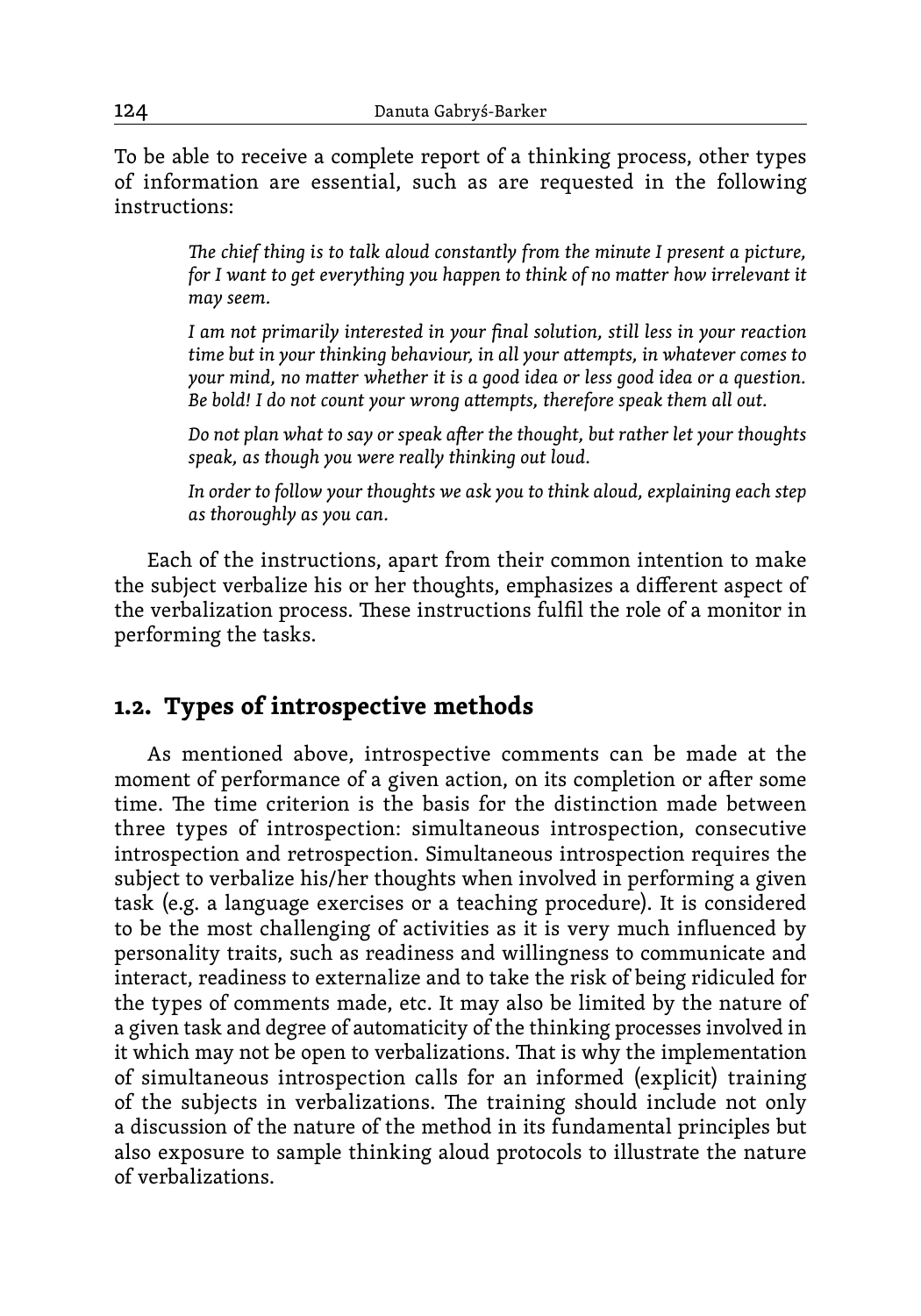There are some well-defined stages of collecting research data by means of simultaneous introspection. The stages of collecting the project data include recording of the thinking aloud with the use of appropriate coding systems and transcribing them as thinking (think) aloud protocols, the so-called TAPs. In some cases (e.g. translation tasks) the TAPs are compared with the final product of the task (i.e. the translated text). Producing TAPs is usually a very time-consuming procedure and results in a lot of unstructured data. For the purposes of analysis, the data needs to be structured beforehand in some well-defined way, depending on the particular research focus (discussed later in the chapter). Table 1 presents the stages of simultaneous introspection implementation.

| Stage                                                        | Objective/Focus                                                                                                                                               |  |  |  |
|--------------------------------------------------------------|---------------------------------------------------------------------------------------------------------------------------------------------------------------|--|--|--|
| Training session                                             | to develop the subjects' awareness of verbaliza-<br>tions<br>to expose the subjects to sample TAPs                                                            |  |  |  |
| Selection of an appropriate task to be<br>performed          | to formulate research questions<br>to analyse the nature of the task and its degree of<br>openness to verbalizations<br>to formulate instructions to the task |  |  |  |
| Preparation of the subjects                                  | to explain the instructions to the task                                                                                                                       |  |  |  |
| Performance of the task and simulta-<br>neous thinking aloud | to record the verbalizations of individual subjects                                                                                                           |  |  |  |
| Transcription of the verbalizations                          | to produce TAPs of the thinking processes                                                                                                                     |  |  |  |

**Table 1.** Stages in simultaneous introspection

As mentioned earlier, the transcription of verbalization processes requires a well-defined system of coding, pointing up the relevant nonverbal moments in the thinking processes performed. These include: pauses in verbalizations, hesitations and fill-in gambits (non-verbal) and intonation contours (Table 2).

**Table 2**. A simplified TAP coding system

| Coding sign           | Focus                                                                                                                                                                           |  |  |  |  |  |
|-----------------------|---------------------------------------------------------------------------------------------------------------------------------------------------------------------------------|--|--|--|--|--|
| (0.5)                 | five seconds pause in the verbalization                                                                                                                                         |  |  |  |  |  |
| (hm)<br>(aha)<br>(oh) | non-verbal manifestations of non-automatized thinking                                                                                                                           |  |  |  |  |  |
|                       | raising intonation, questioning oneself about the solution to the problem<br>flat intonation, an ongoing thinking process<br>falling intonation, an answer/choice is being made |  |  |  |  |  |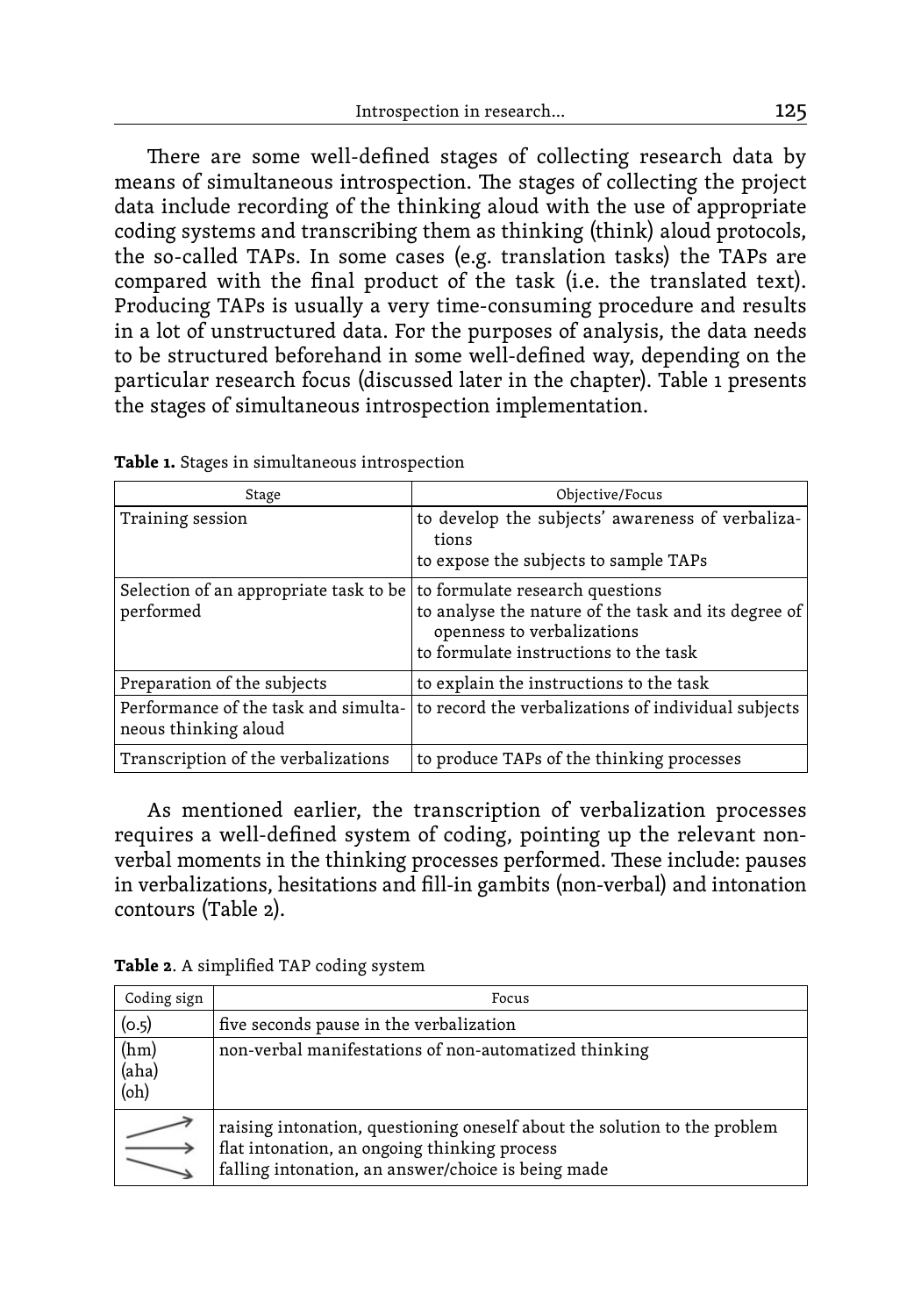Once TAPs have been transcribed, the data needs structuring, that is to say, the relevant fragments of the produced script have to be selected.

This chapter focuses on simultaneous introspection as a very welldefined method and clearly distinguished from the other types of introspection. Other types of introspective methods, namely consecutive introspection and retrospection are often used as complimentary to simultaneous one in language learning and teaching research. They can take different forms. In this book they are described in the chapters on questionnaires and interviews (examples of consecutive or retrospective tools) and also diaries and journals (retrospective methods), following Nu nan's (1993) typology. Both consecutive and retrospective methods are a genuine form of reflection, however, compared with the simultaneous method, they are prone to interpretation by the subjects as to what they did and what thinking processes were involved. They are also influenced by the processes of forgetting (time lapse in respect of commentary made by the subjects). In this way they are less reliable as a tool reflecting thinking processes. It does not mean however that they are of less significance as data collection tools. They do express the subjects' ability to reflect on and interpret their performance at different levels.

Kasper and Faerch  $(1987)$ , in the first reliable source on introspective methods' use in second language acquisition research, classify introspective methods according to criteria other than time of performance, such as:

- Object of introspection according to the type of information gathered: cognitive, affective or social aspects, declarative vs procedural knowledge, modality of language use (spoken vs written, receptive vs productive) or combination of the above (e.g. in translation), continuity of the process vs a discrete aspect.
- Related or unrelated to a concrete action.
- Temporal relation to action (simultaneous, immediately consecutive, delayed consecutive).
- Informant training (explicit training, exposure to a discrete sample, a trial run).
- Elicitation procedure selected (the degree of structure, media support, self-initiated vs other-initiated, the degree (presence or absence) of interaction between the informant and experimenter or between the informants themselves, integration with action (e.g. recorded discussions).
- Combination of methods (simultaneous and consecutive or simultaneous, consecutive and retrospective).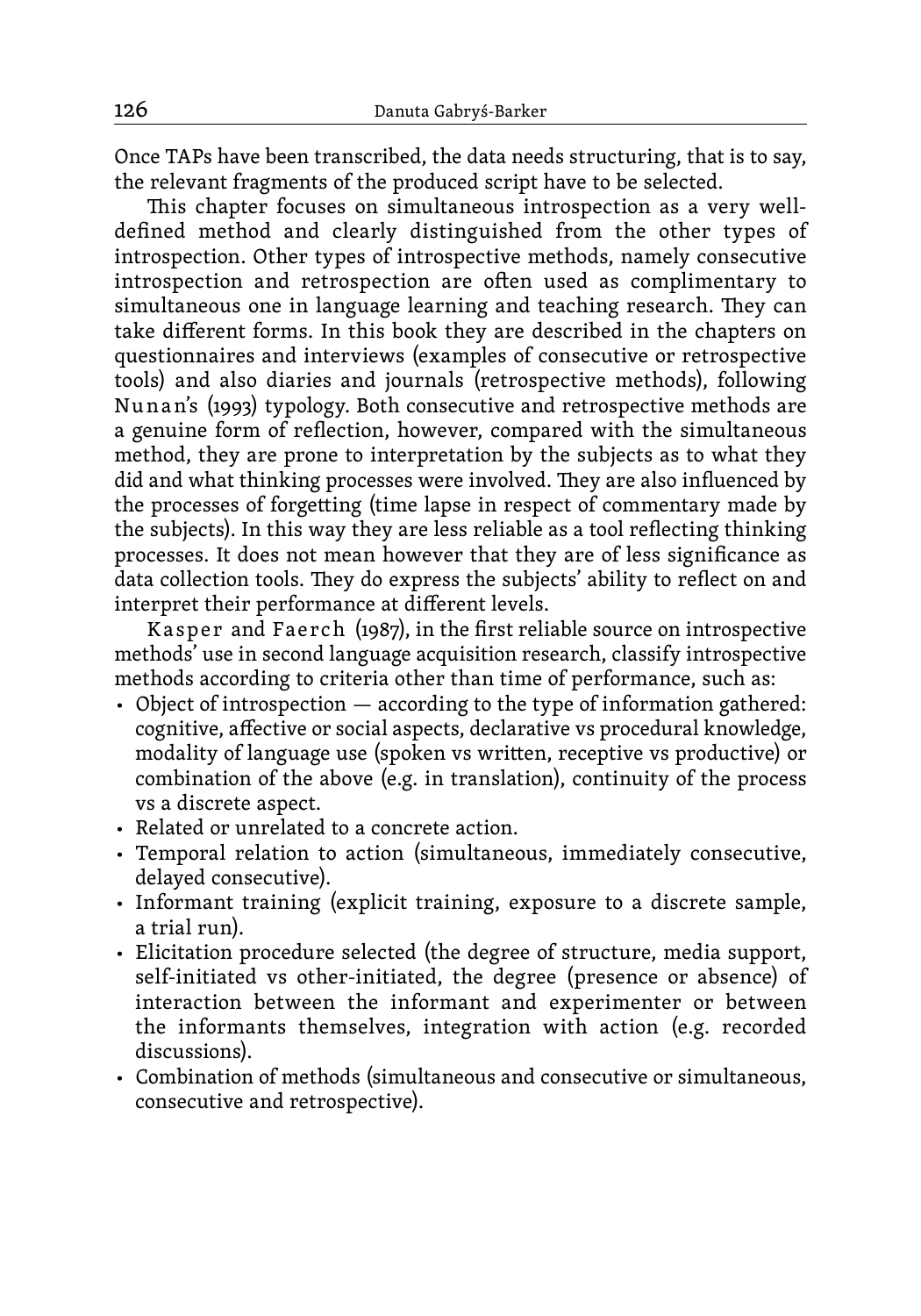## **1.3. The criteria for classification of TAP data**

Any researcher implementing simultaneous introspection is aware of the major difficulty in use of this type of methodology, i.e. abundance of data which is highly idiosyncratic and hence unstructured. However, there are certain procedures which will allow to overcome this obstacle. Faerch and Kasper (1987), the first and most ardent advocates of introspective methods in SLA research, propose the object of introspection (the type of information gathered) as the main data-structuring criterion (Table 3).

| Type of object                        | Examples                                           |  |  |  |  |
|---------------------------------------|----------------------------------------------------|--|--|--|--|
| 1. Cognitive                          | 1. Strategies of recall                            |  |  |  |  |
| 2. Affective                          | 2. Comments on success and/or failure of per-      |  |  |  |  |
|                                       | formance                                           |  |  |  |  |
| 3. Social                             | 3. Asking for assistance in performance of the     |  |  |  |  |
|                                       | task                                               |  |  |  |  |
| Declarative vs procedural knowledge   | Comments on grammatical/lexical rules vs com-      |  |  |  |  |
|                                       | ments on strategies                                |  |  |  |  |
| Modality of language use:             |                                                    |  |  |  |  |
| 1. Spoken vs written                  | 1. Verbalized comments vs those in the written     |  |  |  |  |
|                                       | text                                               |  |  |  |  |
| 2. Receptive vs productive            | 2. Comprehension comments vs produced lan-         |  |  |  |  |
|                                       | guage solutions                                    |  |  |  |  |
| 3. Combination of the above           |                                                    |  |  |  |  |
| Continuity of the verbalization proc- | 1. Focus on pauses (as marked in TAPs) in the ver- |  |  |  |  |
| ess vs a discrete research aspect     | balization processes.                              |  |  |  |  |
|                                       | 2. Focus only on the researched phenomena, e.g.    |  |  |  |  |
|                                       | errors, strategies etc.                            |  |  |  |  |

**Table 3.** The object of introspection criterion of data structuring

# **2. Introspection in second/foreign language learning and teaching research**

### **2.1. Characteristics of the data and focus of research**

Research in second language acquisition (SLA) dealing with error analysis over the past decade reflects a shift of emphasis from the product (i.e. an incorrect language form) to the process which underlies generation of the latter, as well as of correct forms. Introspective reports, understood as an empirical tool of measurement of human behaviour long employed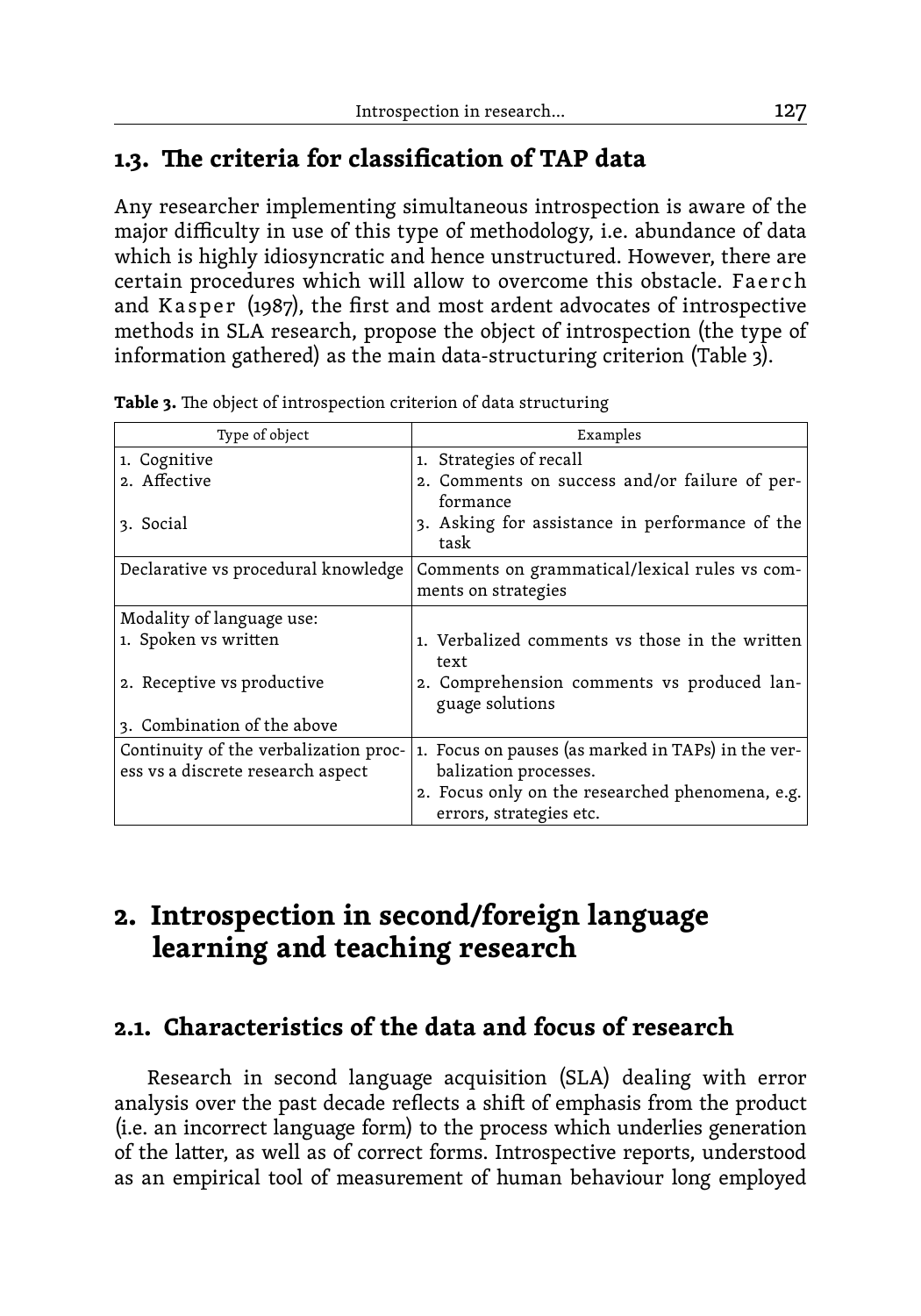in psychology, have gained recognition as a mode of research in SLA only recently. The emergence of cognitivism in L2/FL teaching and learning allowed the introduction of introspection as a valid and reliable method of research.

In her discussion of the object of introspection, Gabr yś-Ba rker (2009) points out that it may refer to various aspects of language production the experimenter wishes to investigate. His/her interest may lie in a cognitive structure of the IL (interlanguage) of the informants. In other cases, when for example L2 achievement is to be measured, an affective aspect of a language performance may be in focus. In the case of measuring affective aspects involved in L2 learning, such as motivation and attitudes, introspection becomes a complementary tool to all kinds of interviews and questionnaires administered.

When performing certain language tasks two types of knowledge are being activated by the subjects, that is, declarative knowledge, referring to the knowledge of L2 rules (competence) and procedural knowledge, referring to the actual production (performance). Introspective methods and especially TAPs make it possible to follow the processes which are being activated, be thy either in language learning and the development of receptive or in productive skills. However, it is important to note that only conscious thinking processes can be stored and verbalized in STM and transferred to LTM in the long run. It is obvious that some of cognitive processes (automatic ones) are lost in TAPs. But in most language tasks subjects are faced with certain linguistic problems to be solved, so the thinking processes operate on a conscious level, i.e. the solutions do not come automatically but require all sorts of strategies (for example, recall strategies) to be used by the subjects.

The first studies in SLA carried out by means of introspection in the early 70s entailed investigating the competence of native speakers (i.e. their declarative knowledge) concerning their intuitions about L1 (their mother tongue). They consisted of judgement tests and interviews recorded and transcribed. At the beginning of the 1980s, TAPs found their way into L<sub>2</sub> research of reception and production (Raabe 1982, 1986, Faerch and Kasper 1986, Schneider and Zimmermann 1986, 1987).

Introspective thinking aloud may focus on either the overall approach of the subjects towards the task at hand, in which the whole process of task fulfillment is verbalized, or on a specific aspect of the task under consideration, which involves question-asking and interference on the part of the experimenter. The latter is often used in the cases of lexical search performed by the subjects. A part of SLA research, namely that which deals with motivation and establishing profiles of learners, focuses on the description of a certain action or behaviour the subject is involved in when performing the task.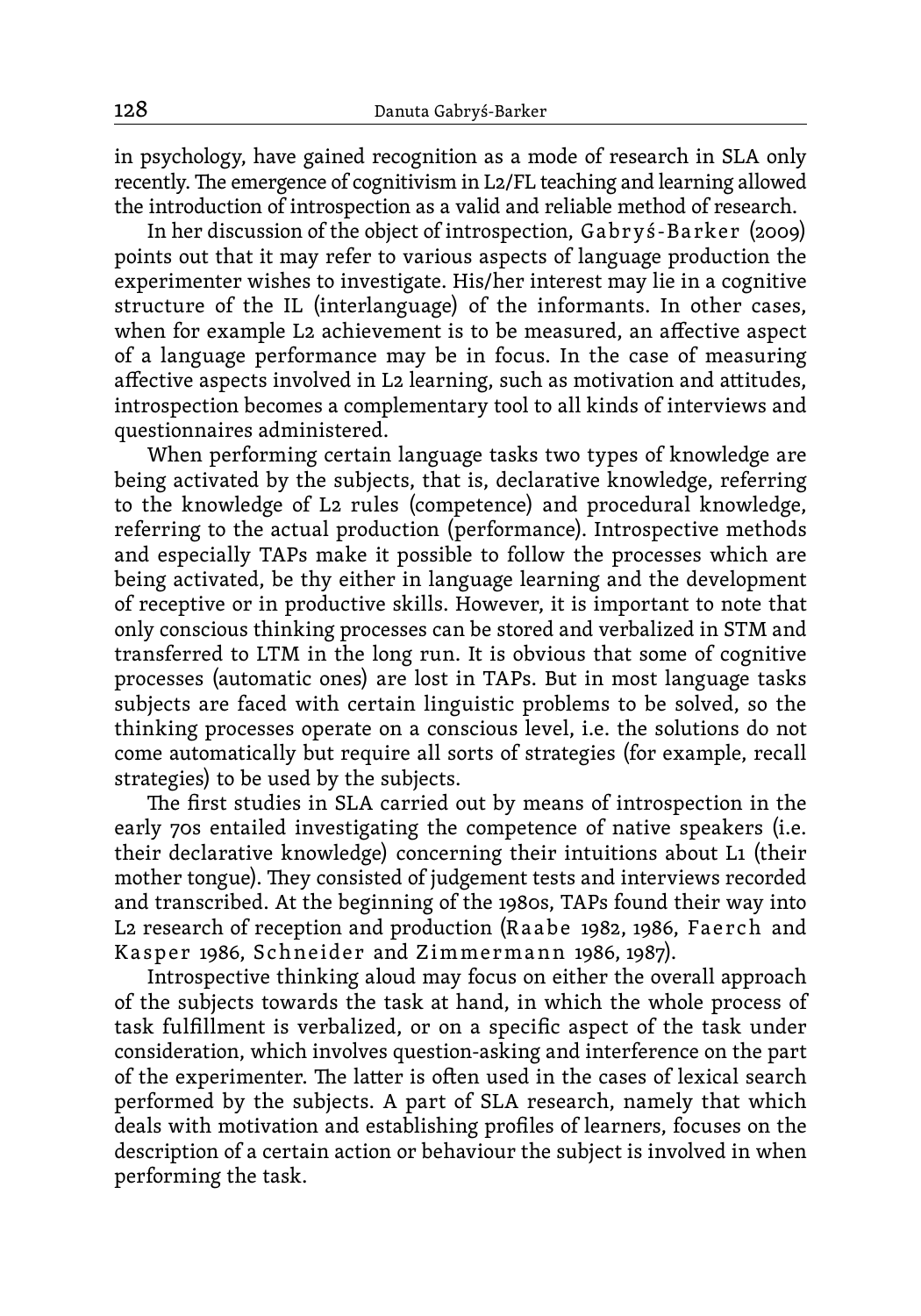As described earlier, the temporal relationship to action in thinking aloud can either be:

- a. Simultaneous subjects verbalize at the moment of performance;
- b. Consecutive verbalization comes immediately after the fulfilment of the task;
- c. Delayed consecutive there is a time span or gap between the performance and verbalization.

The first type, simultaneous verbalization, is used in such tasks as listening and reading comprehension, writing or translation. The phenomenon of speech (communication strategies) can best be investigated by means of immediately consecutive reporting (STM is activated here), while delayed introspection (retrospection) makes use of diary studies or direct retrospective interviews and discussions.

Another important aspect of introspective methods is the subjects' training in verbalizing cognitive processes. Although it was claimed by Ericsson and Simon (1984) that lack of training does not influence the reports, it should be clear that it can influence its completeness. Subjects that have been exposed to the recording of thinking aloud become more conscious of what verbalization means and what aspects of cognitive processes and which emotional stages are taken into consideration. In addition, such exposure definitely reduces the stress and inhibition caused by the novelty of this method of data elicitation, which for some subjects may seem daunting.

The elicitation procedures utilized differ according to the degree of structure imposed on the informants (subjects) by the experimenter. They vary from multiple choice questions (e.g. judgement tests), open-ended questions (e.g. in interviews and questionnaires) to 'free' verbalization (e.g. in translation or cloze tasks), in the case of which subjects themselves make choices or often are straightforwardly being told to verbalize continuously everything that comes into their minds. In the case of introspection, informants are often exposed again to the stimulus with which they had performed their task for the first time, that is, an original text or a picture story they had been previously asked to reflect on  $-$  with the purpose of activating their LTM. However, some retrospective studies do without recall support.

The data elicitation sometimes involves interaction between the experimenter and the subjects or between the subjects themselves. In such cases, interpretation of the data collected becomes much more complex as extra variables such as group structure and its dynamics, personal characteristics and other social and psychological factors have been introduced and can affect outcomes (Ga br yś 1995).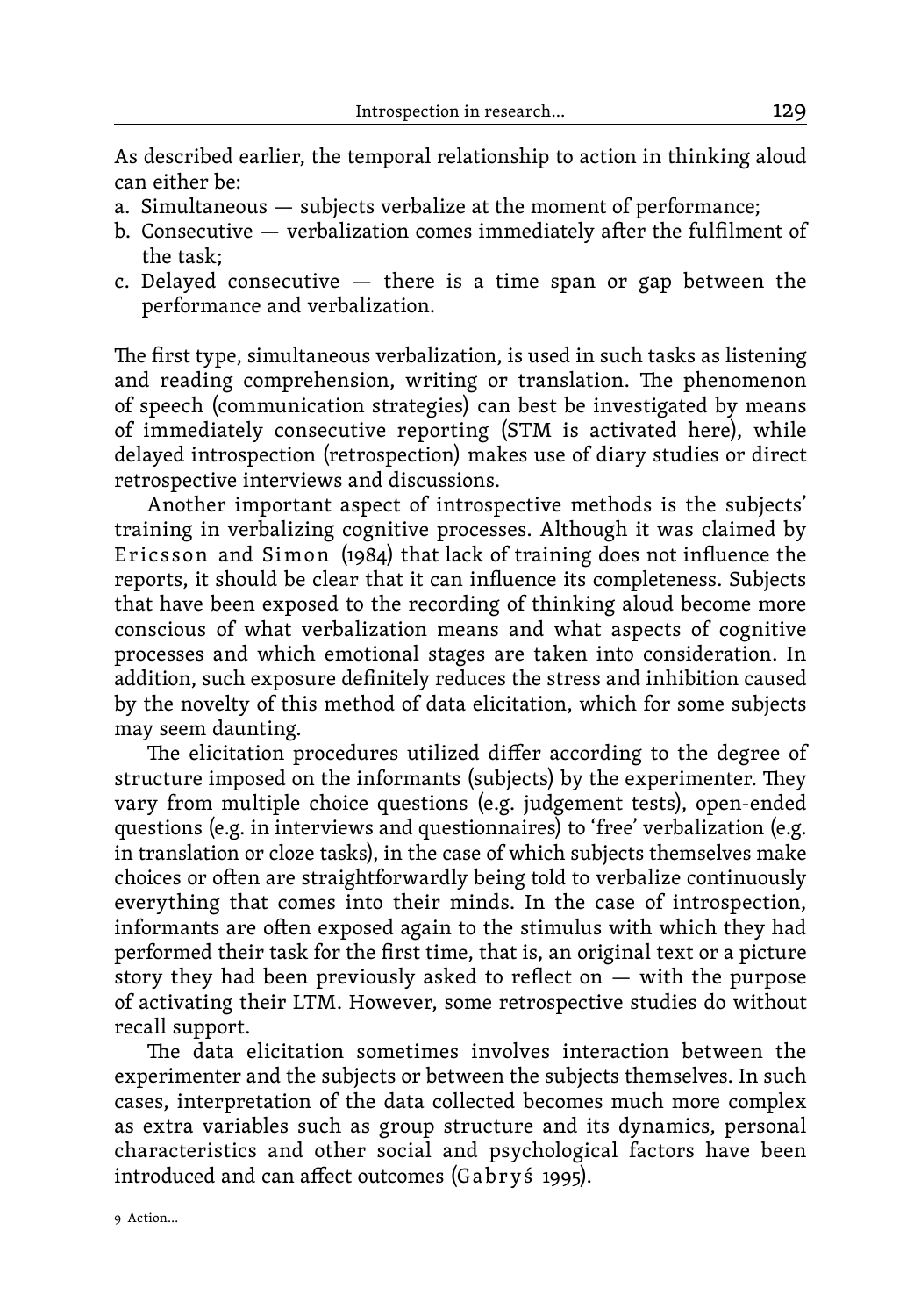#### **2.2. Introspection in translation processes and tasks**

In her discussion of the types of tasks most open to verbalizations and hence, most often used in introspection-based research, Gabryś-Barker (2009) focuses primarily on translation. Translation is a process which for the most part takes place on the conscious level and so it is accessible to verbalization.

Krings (in Faerch and Kasper 1987) argues that the objections raised against concurrent (another term used for simultaneous introspection) introspective verbal reports being valuable sources of data, such as:

- the inaccessibility of certain cognitive processes for verbalization,
- the inconsistency of the actual behaviour and verbalization,
- the interfering character of verbalization, i.e. influence on the performance of an informant,
- the incompleteness of reports,

become irrelevant and inapplicable in the case of translation since translation is a conscious process of creating a text.

As mentioned above, compared with retrospective methods, introspection utilizes information stored by informants in their STM, i.e. information which is still accessible at the time of verbalization. Besides, processes verbalized do not require on the part of the informant any kind of 'selection' or 'interference' or speculation on the specific language sample, but straightforward information on what he or she is actually doing at the very moment and whatever thoughts pass through his or her mind.

The process of translation embraces two aspects of language performance: automated processes on the unconscious level and non-automated processes on the conscious level of processing. Verbal reports make it possible to distinguish between these two aspects. When verbalizing on the conscious level no distortion or change of the structure of language form received takes place, as translation, unlike non-verbal tasks, involves the use of a verbal code, so no extra encoding is necessary. It is a natural process, and so Ericsson and Simon (1984) call it 'level 1 verbalization' (Section 1.1. of this paper).

It is often argued by those who criticize verbal reporting that verbal reports present incomplete data. It is obvious that a full report of all the mental processes involved is indeed not possible, taking into consideration the fact that a part of them is automated, and therefore unconscious. But accompanied by other experimental data, verbal reports come closer to a direct presentation and interpretation of cognitive models of language processing than any other method.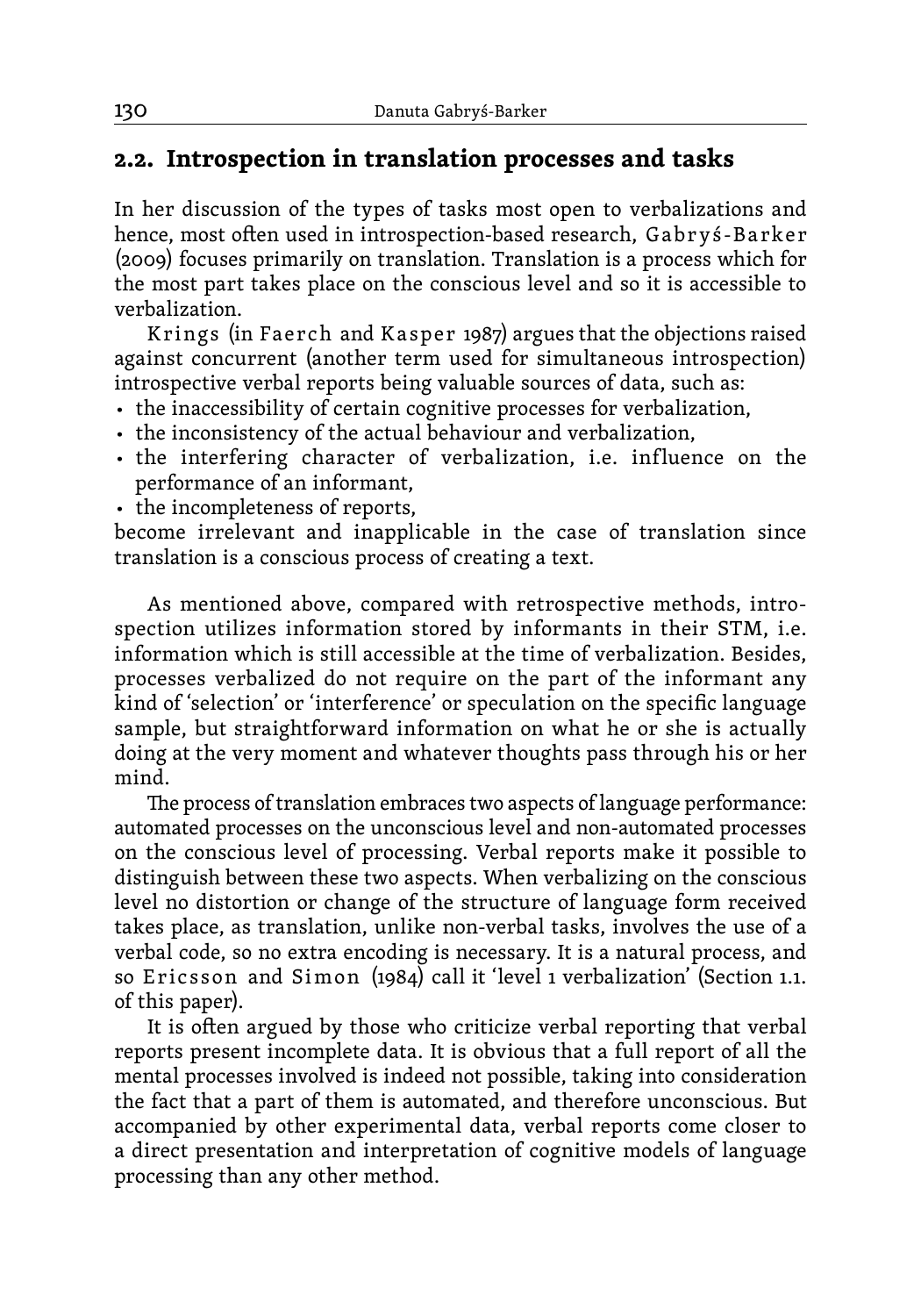Krings (in Faerch and Kasper 1987) and other researchers who have used translation tasks in collecting verbal report data all stress the low degree of structure of the reports, and Krings argues that it is important to establish categories of analysis, which need to be refined gradually. In the case of a translation task, the basic categories are those of translation problems (the first category) encountered by the informants and strategies (the second category) that are used to solve them. Translation problems can be caused either by comprehension problems at one end and production ones at the other.

For the first category (translation problems), further differentiation at the level of features can be offered for both translation problems and strategies employed by the informants. It may include:

- 1) the number of problems encountered (for the purposes of comparison of the informants);
- 2) identification of areas of difficulty (often very individual, showing idiosyncratic use of both L1 and L2);
- 3) successful (correct) solutions of translation difficulties vs unsuccessful (incorrect) ones.

The second category focuses on retrieval strategies, i.e. the ways in which informants perform lexical search. Retrieval diagrams have been drawn up to demonstrate step by step strategies verbalized in TAPs. It is especially in this category that thinking aloud gives a lot of information, compared with pure performance data (product) analysis of a translation handed in.

The above categories refer to structuring data received in TAPs that can be identified in verbal protocols. Apart from the two mentioned above, other types of information can be gathered, for example, the informant's attitude towards the solutions of the problems he or she has arrived at ranging from full acceptability to full dissatisfaction, or partial justification for certain choices made.

Krings (in Faerch and Kasper 1987) emphasizes the importance of minimal interference by the experimenter, i.e. no pressure to verbalize should be put on the informant since it could cause certain distortions of the naturalness of the translation process. Data received in TAPs can easily be triangulated with data obtained and validated by means of other methods, such as word-association tests and judgement tasks.

The results received in verbal reports that are based on translation can obviously be used for a description of translation processes, but at the same time they give a valuable insight into retrieval strategies, production problems and make it possible to identify areas of difficulty encountered by the subjects at various level of language advancement (Gabryś 1995, Gabryś-Barker 2009).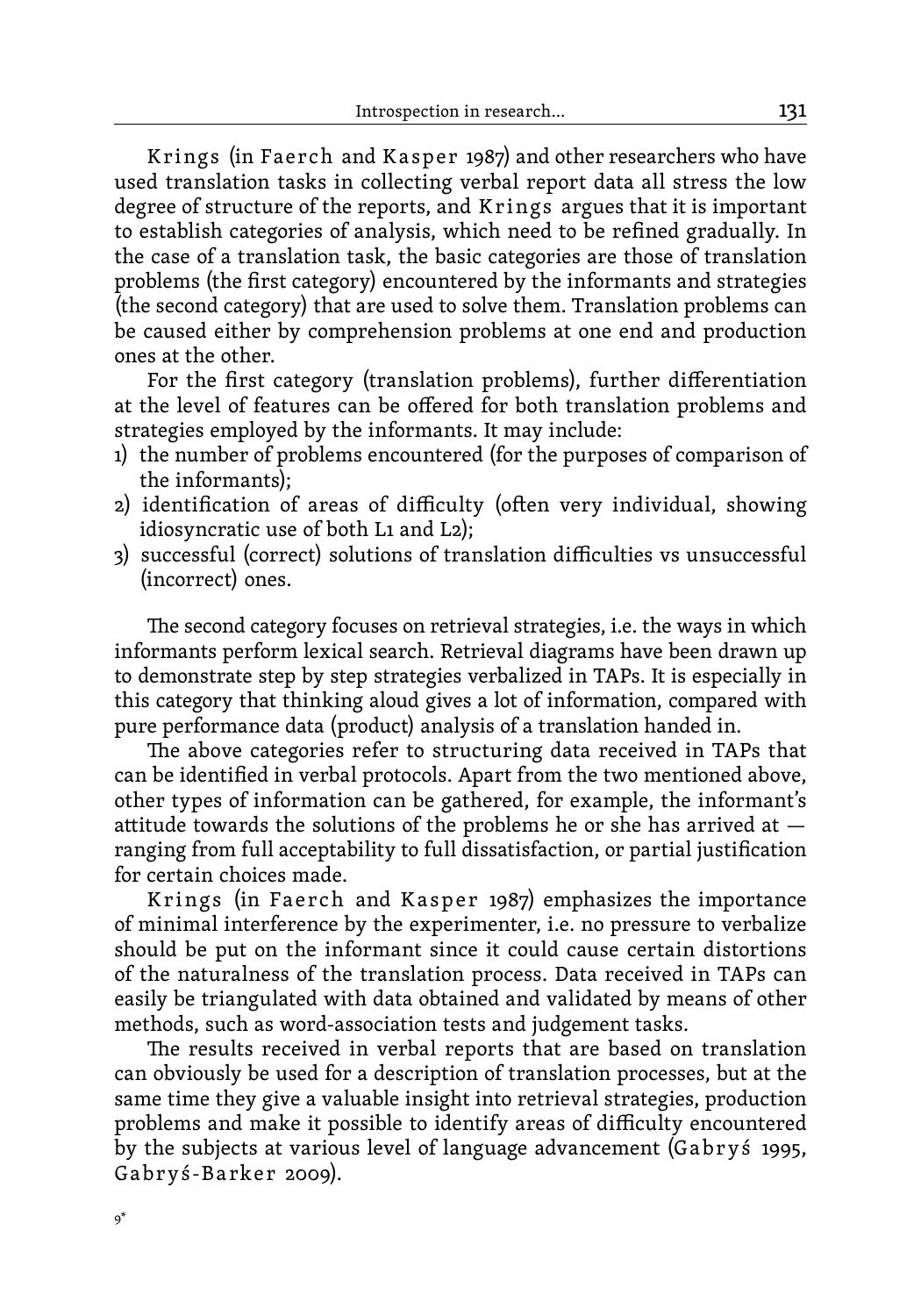# **3. An overview of sample studies**

#### **3.1. Examples of studies and their focus**

Table 4 presents examples of studies of different aspects of foreign/ second language performance when the whole variety of introspective methods and their combinations was deployed.

| <b>A WAS TO INCLUDE CLIVILY AND CALLED TO ALL AND A CONSIDER</b> TO DULING 1 2007/ |                                                                                                                    |  |  |  |
|------------------------------------------------------------------------------------|--------------------------------------------------------------------------------------------------------------------|--|--|--|
| Research focus                                                                     | Studies                                                                                                            |  |  |  |
| Learning strategies                                                                | Naiman 1975, Stevick 1981, Wenden 1982, Cohen<br>1984                                                              |  |  |  |
| Reading in a foreign language                                                      | Cavalcanti 1982, Serrano 1984                                                                                      |  |  |  |
| Translation                                                                        | Gerloff 1986, Krings 1986, Schneider and Zimmer-<br>mann 1986, Schneider and Zimmermann 1987                       |  |  |  |
| Lexical search                                                                     | Schneider and Zimmermann 1986, Haastrup 1987,<br>Williams and Hammarberg 1998, Herwig 2001                         |  |  |  |
| Spoken language                                                                    | Schwartz and Flower 1980, Dechert, Mohle and<br>Raupach 1980/1984, Cohen and Aphek 1981, Faerch<br>and Kasper 1987 |  |  |  |
| Writing in a foreign language                                                      | Hayes 1983, Raimes 1985                                                                                            |  |  |  |
| Language transfer                                                                  | Dewaele 2001, Jessner 2003                                                                                         |  |  |  |

**Table 4.** Introspection-based SLA studies (source: Gabry §-Barker 2009)

The whole variety of learners' language and language-related behaviours can be observed on the basis of TAPs received in the studies enumerated in Table 4:

- a) the way learners attend to language input they are exposed to when performing a language task,
- b) the way they arrive at spoken utterances (the process of speech production),
- c) the way the text is being processed (reading comprehension, the reading process in L2 itself),
- d) the way the text is being generated (the writing process),
- e) the way lexical items are learnt at the stage of input (inferring and guessing using other languages or other compensation strategies),
- f) the way lexical items are retrieved from memory (the use of recall strategies).

The presentation in Table 4 is by no means exhaustive, however, the studies quoted above are the earliest or the most recent or the best-known ones in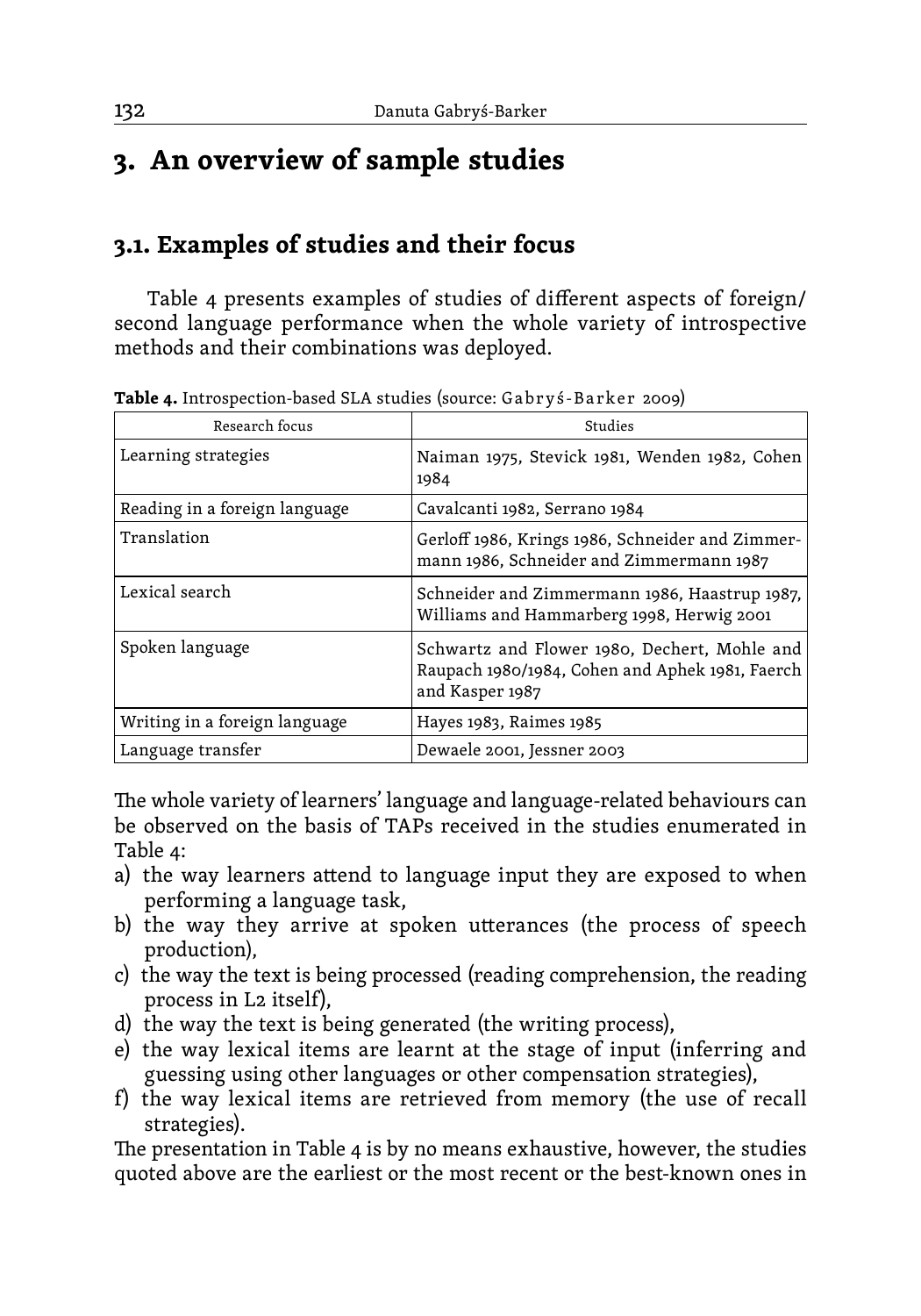language learning research. It should be stressed that research by means of introspective methods has only become significant, and gained the status of a scientific research tool relatively recently.

#### **3.2. Multilinguality researched by introspection**

To exemplify the use of the theoretical framework of introspective methods in research, both in language learning and teaching and SLA, the practical part of this chapter outlines the way in which simultaneous (concurrent) introspection has been used in studies on multilinguality, or more precisely on the mental lexicon of multilingual language users (Ga br yś-B a rke r 2005).

The research projects presented here have been selected from my booklength study on multilingual processing because they most accurately reflect the local context of research in this area. The issues were explored with the aid of simultaneous introspection, in which the complexity of multilingual language interaction in the mental lexicon was observed from various perspectives (Table 5).

| Study        | Type of language tasks used                                                                                        | Research focus                                                                                                                     |      |  |  |
|--------------|--------------------------------------------------------------------------------------------------------------------|------------------------------------------------------------------------------------------------------------------------------------|------|--|--|
| $\mathbf{1}$ | Cloze task (in L2 English)<br>Translation from L1 (Polish)<br>into L2 (English)                                    | — retrieval strategies of restricted colloca-<br>tions<br>metaphoric interpretations<br>- psychotypology<br>$-$ learner profiles   |      |  |  |
| $\mathbf{2}$ | Translation from L2 (English)<br>into L3 (Italian) (English/Ital-<br>ian)                                          | language transfer at the level of lexis<br>and syntax<br>- transfer of training<br>- language competence in language trans-<br>fer | 1998 |  |  |
| 3            | Translation from L1 (Polish/<br>Portuguese) into L2 (English)<br>Translation from L2 (English)<br>into L3 (German) | - lexical search processes<br>- acquisition vs learning<br>- transfer of training                                                  | 1999 |  |  |
| 4            | Translation (as above)                                                                                             | the influence of the language of input (L1<br>vs L2) on the TL output<br>- implicit vs explicit processing<br>$-$ lexical transfer | 2005 |  |  |
| 5            | Translation (as above)                                                                                             | — inner/private speech<br>- activation of individual languages<br>- levels of metalinguistic awareness                             | 2005 |  |  |

**Table 5**. Simultaneous introspection in SLA studies (source: Gabryś-Barker 2009)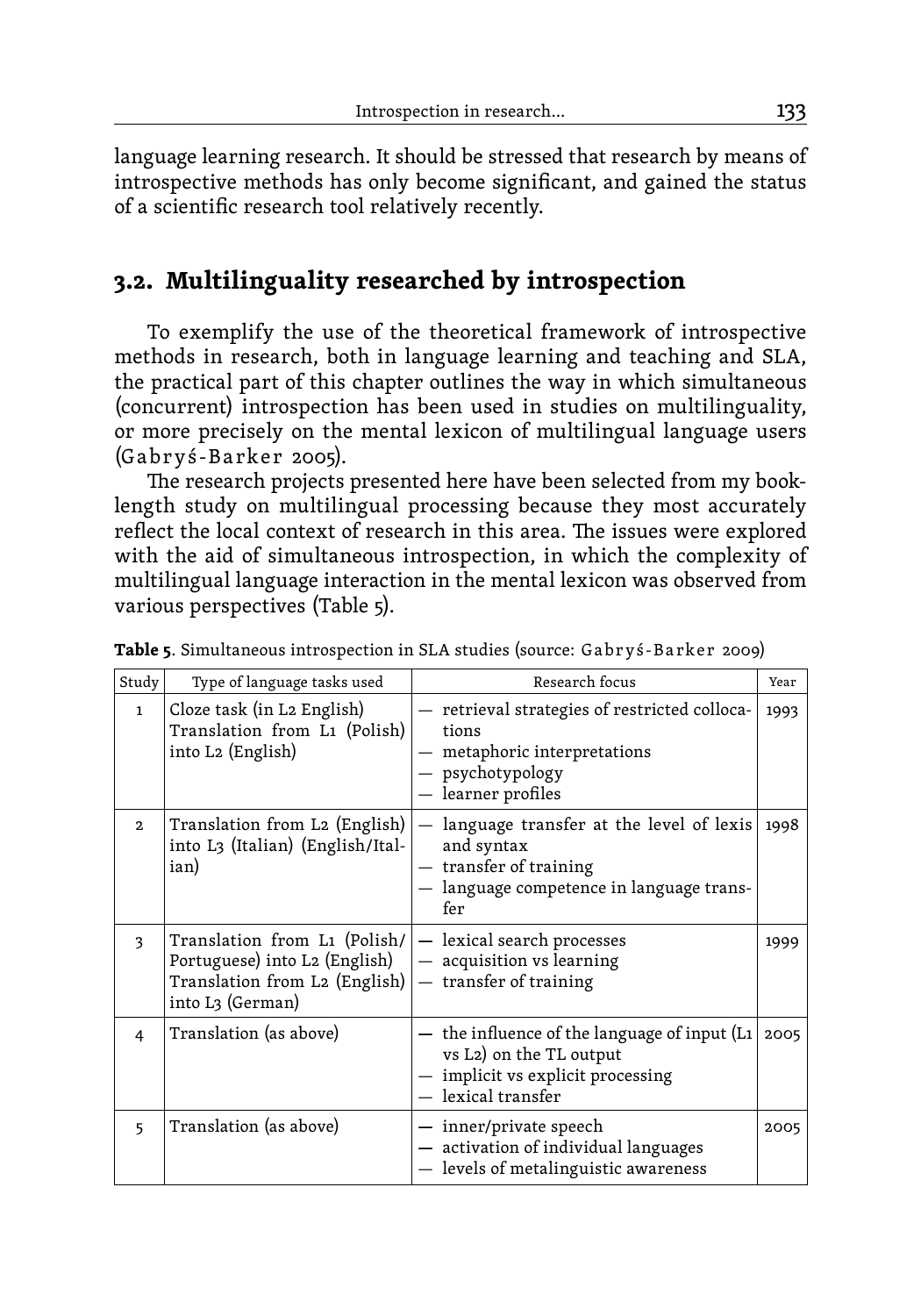The transcripts of the verbalizations in the form of TAPs demonstrate the ways multilingual language users access their mental lexicon(s) and what processing mechanisms can be observed. The data stressing the importance of individual factors in multilingual processing, such as for example learning history or transfer of training, for example are examined in Studies 1, 2 and 3 (Table 5).

In Study 4, different approaches to the language task are presented, depending on the language of input (L1 or L2) the subjects were exposed to in performing a translation task. The data exemplify different types of retrieval strategies used by the subjects in their verbalizations. Incorrect lexical solutions are observed, classified and discussed. Study 5, on the other hand, focuses mainly on the language of thought and language activation/ inhibition in different types of comments (e.g. cognitive vs affective ones) produced by the subjects when performing thinking aloud during a multilanguage translation tasks (see Table 5).

Having analysed the results of the above studies, it became apparent that the phenomenon of multilinguality, and in this case multilingual lexical competence, is very much determined by the language awareness of the subjects in general, and by lexical awareness in particular. Additional survey studies were carried out to determine the subjects' perceptions of the phenomenon and their ability to use their linguistic knowledge in the practice of multilingual lexical development. It was assumed that this form of data collection (questionnaires) would adequately and explicitly show the subjects' language awareness. The data demonstrated that their awareness was at a surprisingly low level.

As I say in the concluding chapter of my book (Gabryś-Barker 2005), these studies investigate the enormous complexity of multilinguality, and specifically lexical multilinguality  $-$  not only how words and phrases are stored but also how they are accessed and retrieved from memory. The observations on the processes involved in the tasks of lexical retrieval (search) were recorded and discussed on the basis of thinking aloud protocols (simultaneous introspection) and retrospective comments by the subjects. They demonstrated that lexical search processes are not only lexical in nature; they also involve syntactic and phonological processing as important elements in lexical competence. TAP data also allowed me to formulate possible explanations for types of relations between languages that were observable in language processing recorded and retrieved from ST memory. They are:

- an L3 acquisition mechanism is different from that of  $Li$  learning L3 involves a similar mechanism to be activated as is the case with L2 (based on learning and not acquisition),
- activation of the mechanisms leads to activation of the language itself,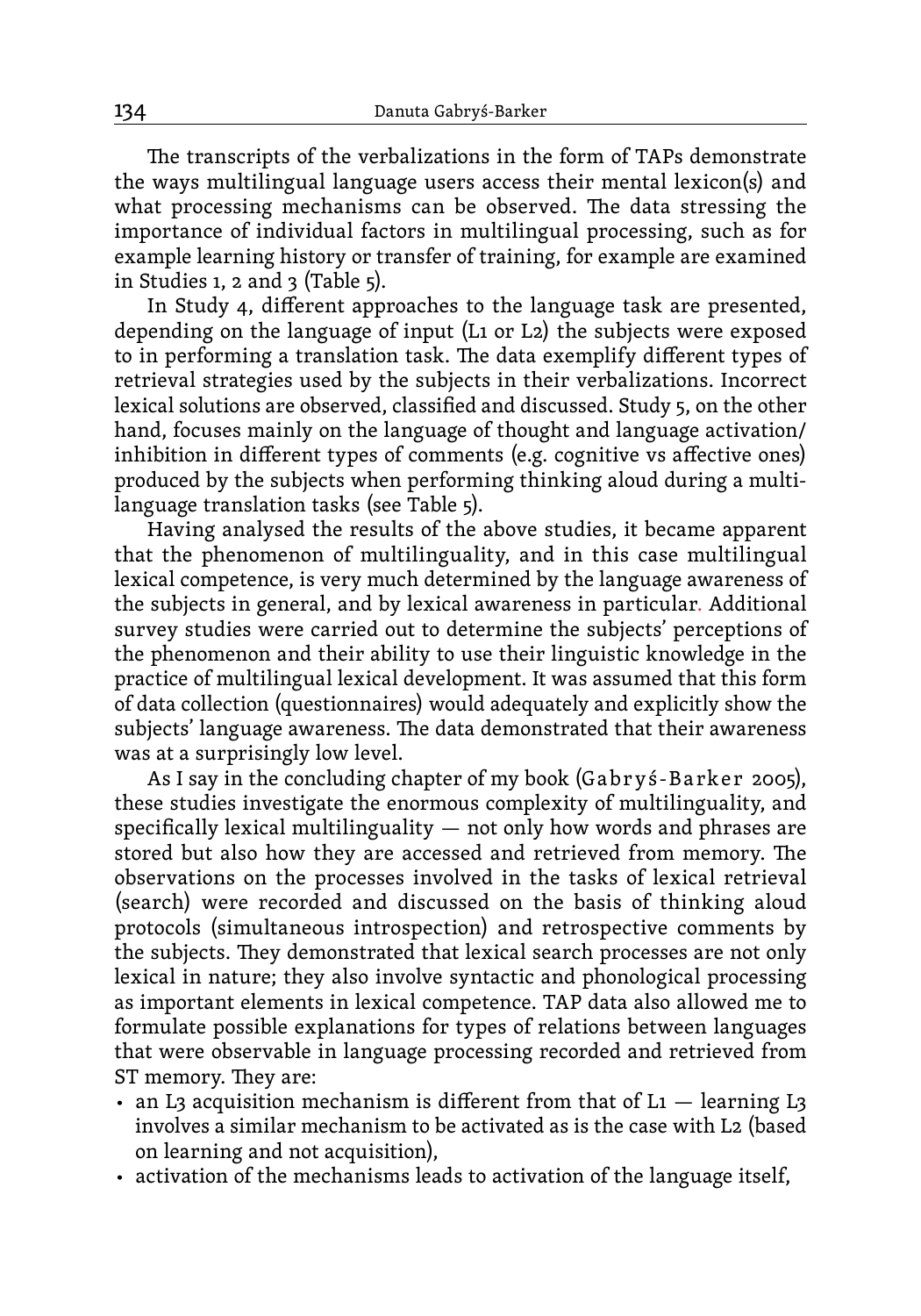• suppression of L1 as *non-foreign* and recourse to *another foreign language*  (for example, L2) as a learning/processing strategy.

## **3.3. Describing learner profiles (sample data)**

The following examples come from the study conducted in 1995 (Ga br yś 1995 and quoted in Gabryś-Barker 2009), which aimed to demonstrate the type of data accessible by means of simultaneous introspection. The following table presents both excerpts of a selected TAP and possible object of analysis (Table 6).

This data recovered in TAPs 1 to 4 can allow both the learner and the teacher to establish a learner's profile in terms of his/her language competence (broadly understood) in:

- attendance to input, holistic or fragmentary and erratic;
- cross-linguistic consultations between the languages the learner is in possession of  $(L_1, L_2, L_3)$ ;
- memory and cognitive strategies of recall used in creating the translation of the text;
- perceptual styles activated in the task;
- sources of language interference and typology of errors, positive and negative transfer;
- strong and weak points of a learner, both on the level of declarative and procedural knowledge;
- degree of internalization of rules and their (in)completeness in individual languages activated;
- automatization of recall as evidence of internalization of rules;
- transfer of learning, that is, the use of strategies used in every consecutive language learnt and taking advantage of it;
- transfer of training, in other words, the influence of teaching methods on language learning and performance.

As to the affective level, on the basis of verbalized comments, the learner's profile can be described in terms of:

- his/her attitude to the language task performed,
- motivation to perform,
- autonomy in language production, in other words self-reliance in using strategies based on the learner's own knowledge, no request for assistance made.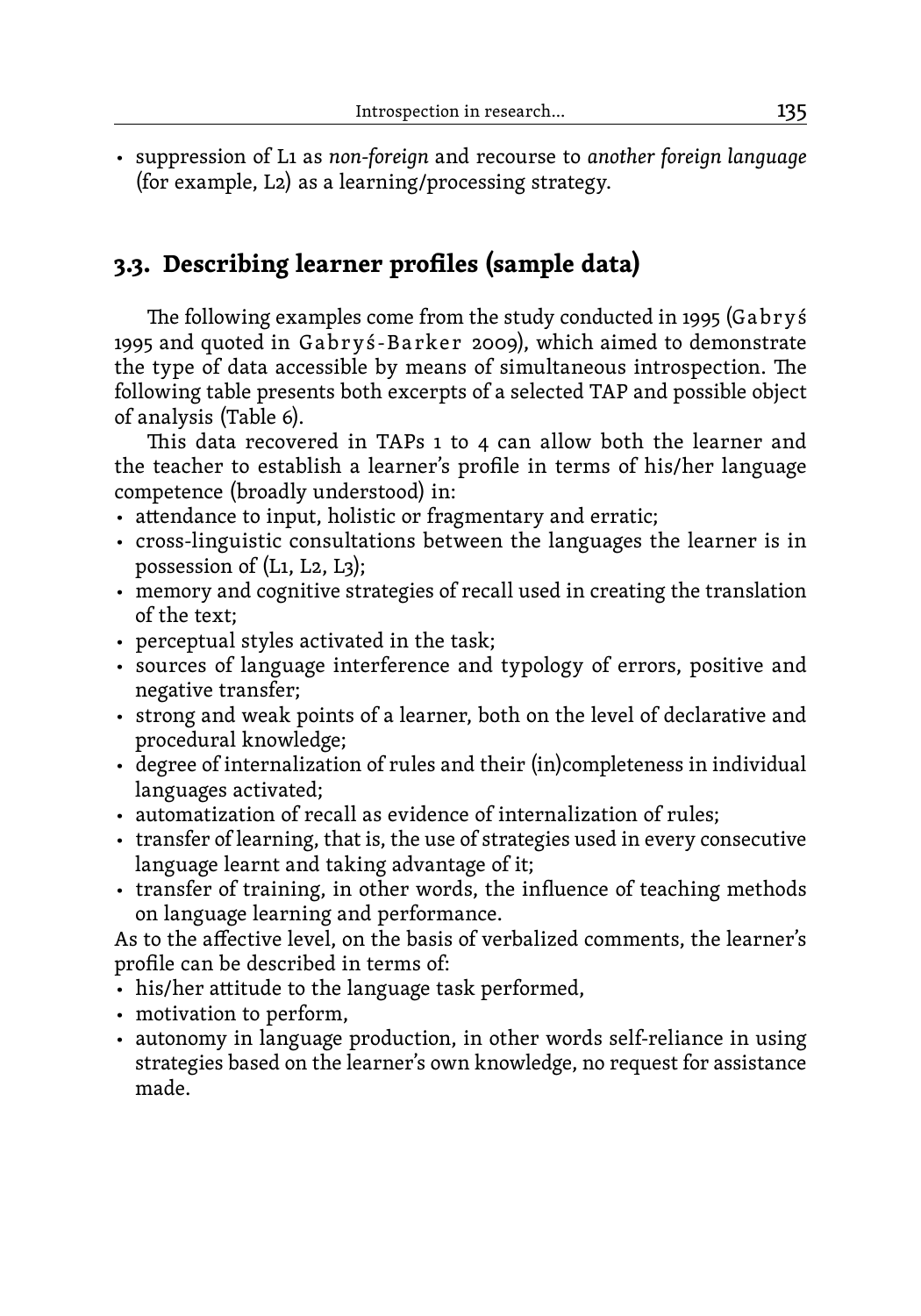|                                                                                                                                                                                                                                                                                                                                                                                                                                                                | TAP <sub>1</sub>                                                                                                                                                                                                                                                                                                                                                                                                                                                                                         |                                                                                                                                                                                                                              |  |  |  |
|----------------------------------------------------------------------------------------------------------------------------------------------------------------------------------------------------------------------------------------------------------------------------------------------------------------------------------------------------------------------------------------------------------------------------------------------------------------|----------------------------------------------------------------------------------------------------------------------------------------------------------------------------------------------------------------------------------------------------------------------------------------------------------------------------------------------------------------------------------------------------------------------------------------------------------------------------------------------------------|------------------------------------------------------------------------------------------------------------------------------------------------------------------------------------------------------------------------------|--|--|--|
| Task                                                                                                                                                                                                                                                                                                                                                                                                                                                           | Sample data                                                                                                                                                                                                                                                                                                                                                                                                                                                                                              | Object of analysis                                                                                                                                                                                                           |  |  |  |
| Translation of<br>the text from<br>(English)<br>L2<br>into L3 (Ital-<br>$ian)$ , L1 - Po-<br>lish                                                                                                                                                                                                                                                                                                                                                              | - ah - I'll read it first - przeczytam (czyta) When<br>Albert  I've won the big prize - kurcze nie<br>wiem - hm hm - czasy - (czyta) When Albert en-<br>tered the office - (pisze) Quando Alberto - en-<br>$ter$ - entrare - entered - entre - $o$ - $r$ - $a$ - entrato<br>in - past definite - czyli simple past - czyli - pas-<br>sato prosimo - entered - (pisze) entrare - entrato<br>in - l'oficio - l'uficio - nel'oficio - (pisze) nel'oficio<br>- double f - (powtarza) officio-officio-officio | attendance to input:<br>holistic vs fragmen-<br>tary<br>the use of metalan-<br>guage and conscious-<br>ly acquired rules<br>automatic recall of<br>nominal phrases<br>importance of accu-<br>racy in grammar and<br>spelling |  |  |  |
|                                                                                                                                                                                                                                                                                                                                                                                                                                                                | TAP <sub>2</sub>                                                                                                                                                                                                                                                                                                                                                                                                                                                                                         |                                                                                                                                                                                                                              |  |  |  |
| the text from<br>(English)<br>L2<br>into L3 (Ital-<br>ian)                                                                                                                                                                                                                                                                                                                                                                                                     | Translation of (reads) Nobody was working - to będzie czas<br>ciągły - (powtarza) nobody was working - czas<br>ciągly czyli imperfetto czyli a - work - lavoro -<br>(pisze) nessun - tylko czy to będzie tak jak po<br>angielsku - was working - working - liczba po-<br>jedyncza - nikt nie pracował - (pisze) nessun - nie<br>wiem czy to bedzie podwójna negation - bo jak w<br>polskim - (pisze) nessun lavorava - napiszę - a<br>tutti impiegati.                                                   | examples of transfer<br>between L1, L2 and<br>Lз<br>focus on grammatical<br>accuracy<br>verbalisation exclu-<br>sively in L1                                                                                                 |  |  |  |
|                                                                                                                                                                                                                                                                                                                                                                                                                                                                | TAP <sub>3</sub>                                                                                                                                                                                                                                                                                                                                                                                                                                                                                         |                                                                                                                                                                                                                              |  |  |  |
| Translation of<br>(czyta)  were still talking about the lottery -<br>and - znowu będzie imperfetto - to zresztą podają<br>the text from<br>poniżej - parlare di - parlavano - (pisze) impi-<br>(English)<br>L2<br>egati parlavano - vamo - di lottery - lotterija - to<br>into L3 (Ital-<br>bedzie po hiszpańsku - no to ja muszę sprawdzić<br>ian)<br>w słowniku - loteria - parlavano di lotteria - czyli<br>będzie (pisze) della lotteria - della lotteria. |                                                                                                                                                                                                                                                                                                                                                                                                                                                                                                          | grammar focus (again)<br>use of grammatical<br>rules<br>references to Spanish<br>(L4): perceived lan-<br>guage distance                                                                                                      |  |  |  |
| TAP <sub>4</sub>                                                                                                                                                                                                                                                                                                                                                                                                                                               |                                                                                                                                                                                                                                                                                                                                                                                                                                                                                                          |                                                                                                                                                                                                                              |  |  |  |
| Translation of<br>the text from<br>(English)<br>L2<br>into L3 (Ital-<br>ian)                                                                                                                                                                                                                                                                                                                                                                                   | (czyta) Jules - jak to się będzie wymawiało - po<br>włosku - Jules - nie - (czyta) his best friend - I<br>- il - migliore - miglior - (pisze) miglior amico -<br>il suo miglior amico - a jeszcze zapomniałam -<br>(czyta) impiegati parlavano - still still - to jest<br>- nie - ancora - nie pamietam - musze sprawdzić<br>- still ancora - nie wiem czemu mi sie skojarzyło z<br>już - yet - still - impiegati ancora parlavano - nie<br>wiem czy będzie przed parlavano                              | focus on word or-<br>der (L2/L3 language<br>transfer)<br>need of assistance<br>(dictionary) in lexi-<br>cal search                                                                                                           |  |  |  |

| Table 6. Various TAPs with exemplary points to analyse |  |  |  |  |  |  |  |  |
|--------------------------------------------------------|--|--|--|--|--|--|--|--|
|--------------------------------------------------------|--|--|--|--|--|--|--|--|

As can be seen from this very limited data presentation (short excerpts of TAPs), the array of learner features exemplified by him/her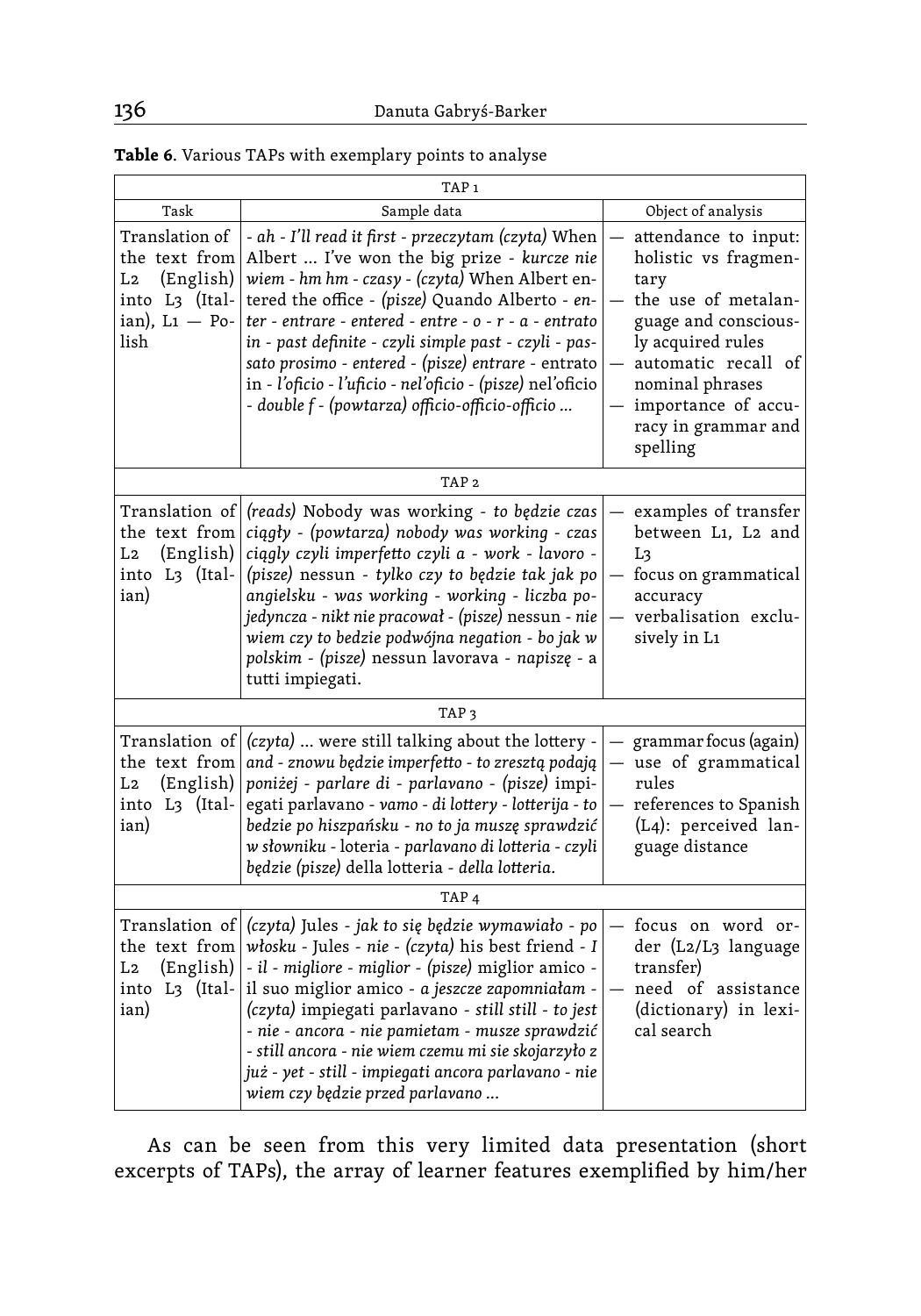in verbalizations is quite extensive. Any study undertaken would need clearly specified research questions and hence, some focus on the selected fragments of TAP data.

# **4. Methodological recommendation**

The success of verbalization processes, and as a consequence the type and richness of data retrieved, is very much determined by the initial training of the subjects. It entails exposure to introspective methods and thinking aloud materials in an overt manner preferably with discussion and comments. In many cases warm-up exercises are used to attune the subjects to the verbalizations or to give them some initial practice. Such exercises allow the researcher to intervene to help the subjects in their verbalizations by stopping them from lapsing into silence. Some training also constitutes a form of monitoring the subjects before they perform verbalizations proper on their own, without the intervention of a researcher. However, the extent to which pre-training is given should depend on the informants, their personal characteristics and on the nature of the task to be performed.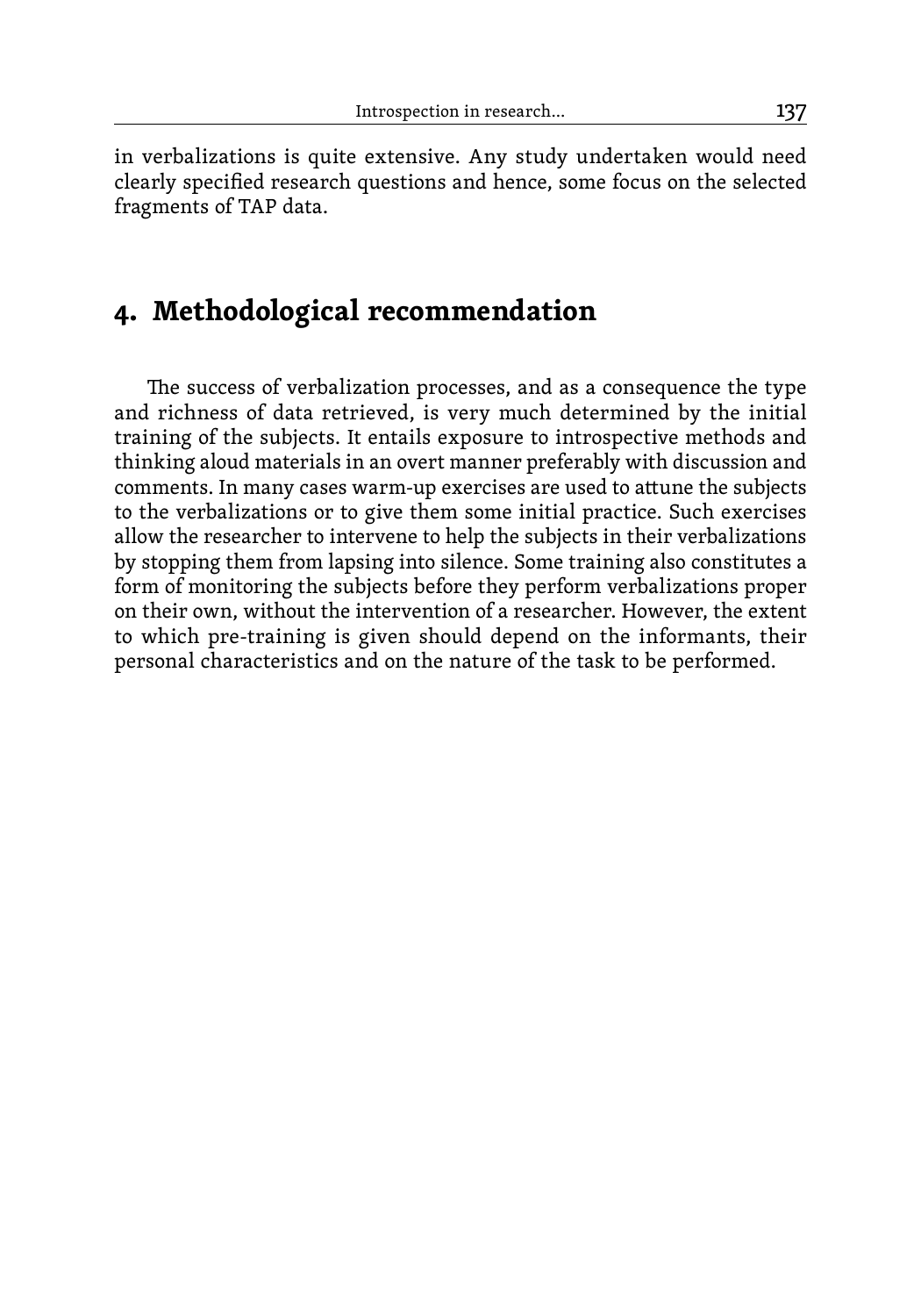# **5. Discussion and tasks**

The following are the questions to be considered as recapitulation and discussion of the method presented. The tasks included in his section of the chapter are to give the reader some practice in using simultaneous introspection as a research tool in a FL teaching as well as learning.

- **Q.1.** Say what you think the advantages of introspective methods in developing reflective teaching and learning are?
- **Q.2.** What are the drawbacks of simultaneous introspection and how can they be minimized in actual research?
- **Q.3.** What are the possible areas of research in foreign language teaching that simultaneous introspection can contribute to?

**Task 1.** Go back to the fragments of a TAP (TAPs 1—4) presented in the chapter and on the basis of the transcripts comment on the learner profile.

**Task 2.** Read an excerpt from the protocol below and think of possible objectives of the project in which the transcript will constitute a source of data.

#### **L2 input task: translation of a short newspaper article from English (L2) into German (L3), L1— Portuguese**

(subject 3)

(reads) at the inauguration of Jorge Teixeira as the new president - hm - of the Dão region Vinters Commission - ok - Gestern wahrend - hm - não sei die Inauguration - I don't know - Inauguration - von Jorge Teixeira als - alsdativ - no accusativ - als(..) als(..) what - so, als neuen - não - eh- Präsident - hm - der komition - how should I know - der komition des Vitners Dão Gegend (laughter) - hm - CVRD - komma - in Viseu der - hm - der whatwhat's he called - Stäats hm Sekretar für Landwirtschaft und Essen - essen - ok - und essen - Cardodo Leal (.x) so where was I - Landwirtschaft und Essen cardoso Leal - call attention (twice) must nach (laughter) hm - I don't know - hm - called attention - Attention - nein - pass auf - nein -  $(x)$  pointed out - called attention (laughter) say it the other way - hm - hat gesagt das es war - ne es ist (.) sehr wichtig - hm - neu - como se escreve - how do you write neu - neu markets - I don't know - neue - neue - kaufen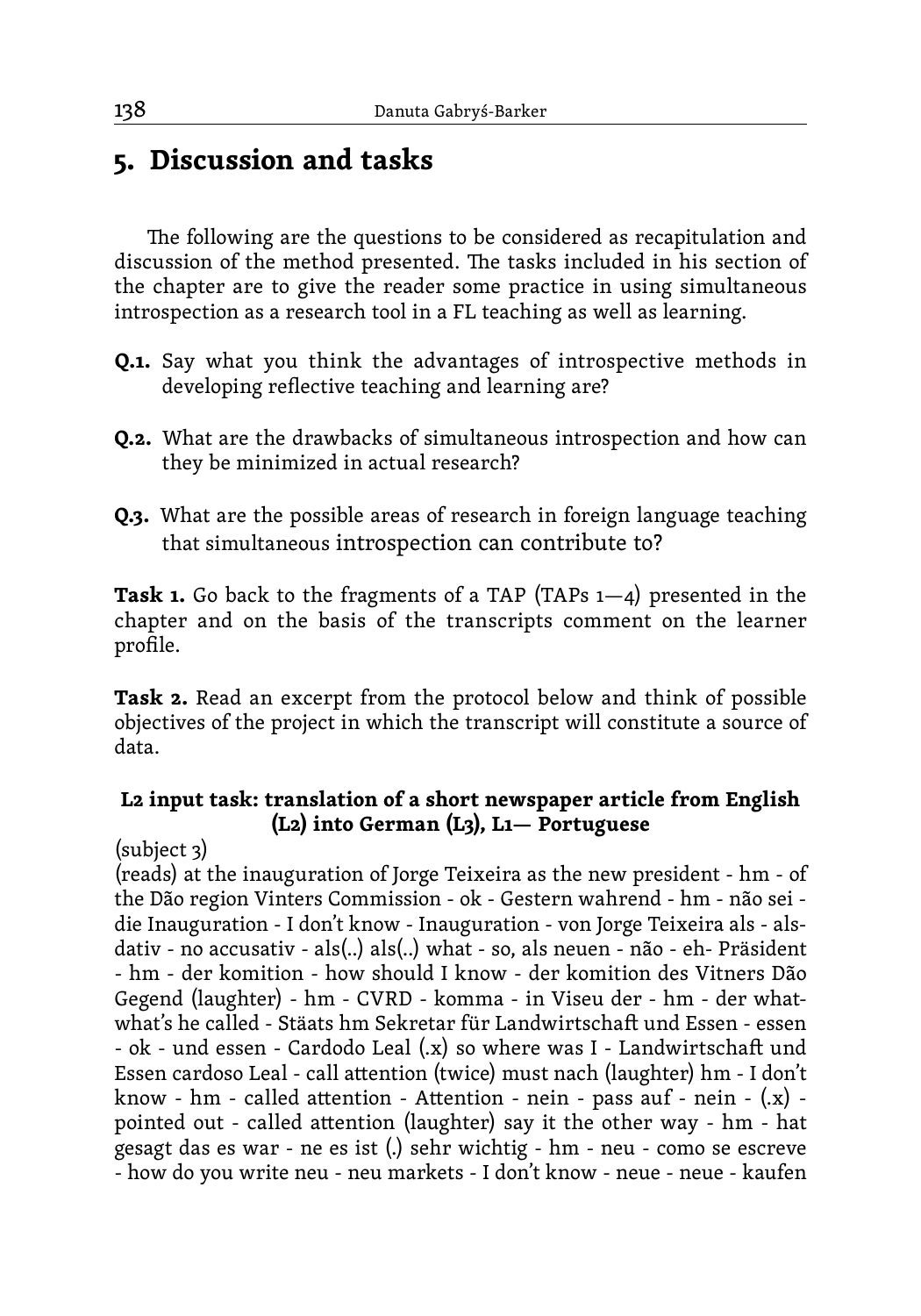Platz - Platze - Kaufen platze - zu bauen oder so was (.3) so (reads) Jorge Teixeira who is well known in - der - den - hm- I don't know - der - well known - is important - hm - recognized - hm - den - berühm in PS ist (reads) has promised to continue the work (.) promised - God - promise verspr spre - versprachen - ok - Jorge Teixeira hat versprechen - ne - hat - has promised to continue the work started by his prede - hat versporchen - das ein - die werk - main dein sein sein - predecessor whatever - I don't know how to say that - die werk sein - hm - weiter fuhren - hm- hat versprochen - das die werk sein - etwas - wieter führen - wurde (.) werde wurde werden nein - dass es die werk sein predecessor wieterführen werd wird - no it is past - has promised to continue - present perfect - to continue the work started by his predecessor - hm (writes) die werk sein predecessor weiter fuhren - let's say wird - oh I forgot something here - hat versprichen - dass es die werk sein (.3) predecesor (.) Alvaro de Figueiredo weiter führen wird mit (laughter) aggressive marketing - right - I don't know - it is probably marketing in German as well - mit aggressive - stark - mit stark marketing (twice) - it's international - isn't it - hom predecessor (laughter) Jorge Teixeira again - als Präsident - der den die - how should I know - Komition die probably - als Präsident (.1) CVRD (reads) will now be one of three representatives (.1) hm (.1) wird jetz ein der - ein oder - ein der (.10) where was I - I lost myself - where am I - will now be one of the three representatives - ein der drei - drei drei - representatives don't know - für die regierung - regierung - I don't think it is Regierung - whatever - God - für die regierung - für die cooperatives - und privat Sektoren (.1) hm producers - I don't know Produktoren - so für die cooperatives and private (.4) oh - für die - hm - und privat Sektoren der - I don't know - der Dão Wein Produktores - (reads) the inauguration ceremony - ceremony - ceremony - I don't know - Zeremon (laughter) the inauguration hm (.1) ersten Tag - I don't know (.1) really really really don't know - let's say inauguration ceremony of the new president of the CVRD (writes) the inauguration ceremony für den neuen Präsident der CVRD (source: Gabryś-Barker 2005: 214).

**Task 3.** Explore how simultaneous introspection works for you. Think what the objective could be (e.g. language transfer, strategies used, etc.). Select an appropriate language task (e.g. a short translation or a cloze exercise), perform it and simultaneously record your thoughts. Make a TAP and reflect upon your performance.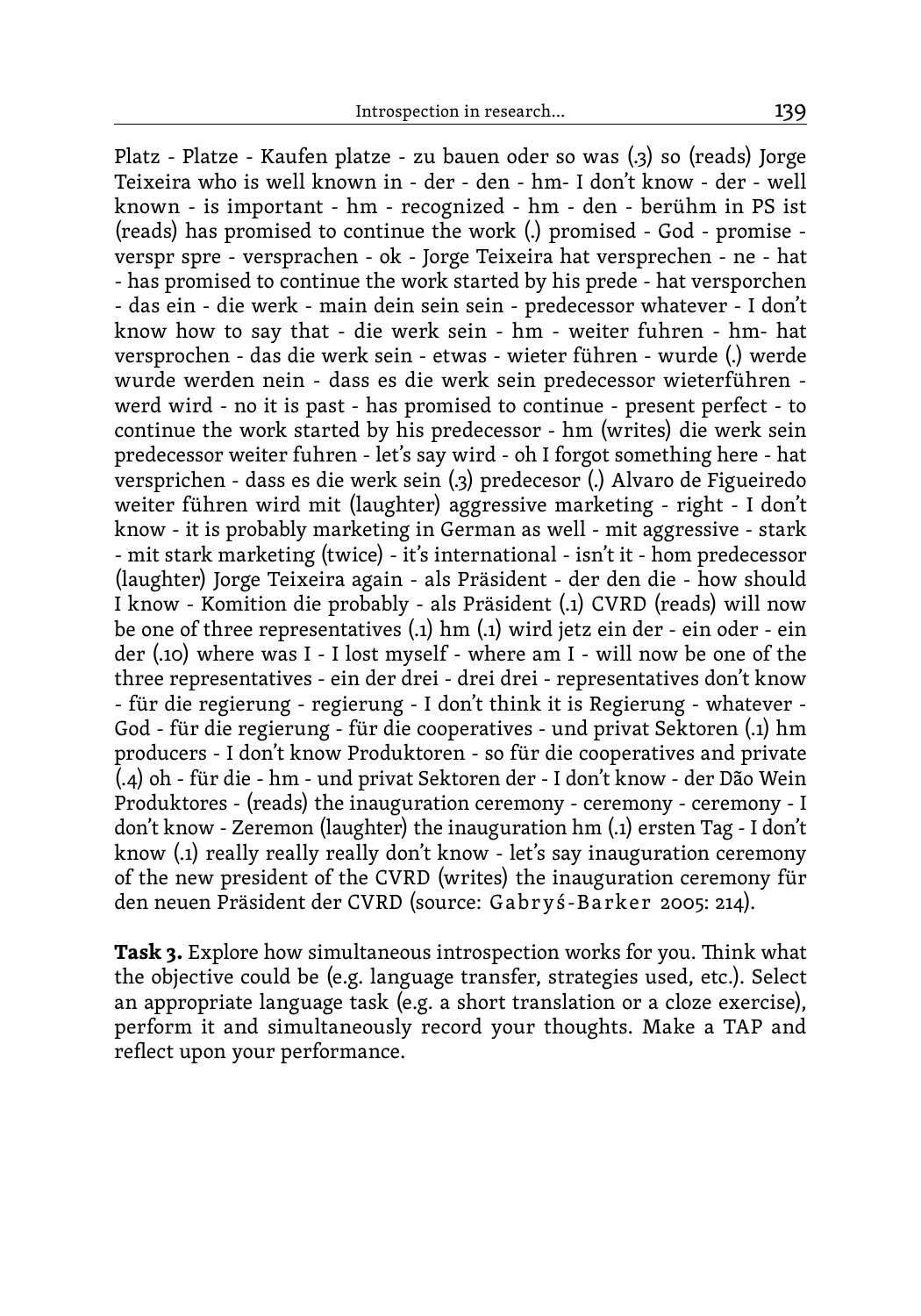## **Additional reading**

Since this chapter is only an outline of the basics of simultaneous introspection (SI) as a research method, it is worth looking more extensively at both the (contested) theoretical assumptions underlying its principles and its practical use in teaching and learning foreign languages. The most detailed and in-depth analysis of how SI works can be found in K. E r ic sson and M. Si mon (1984) *Protocol Analysis: Verbal Reports as Data*. One of the first and still most comprehensive discussion of SI as a research method used in SLA research is presented in K. Faerch and G. Kasper (1987) *Introspection in Second Language Research*. D. Nu n a n (1992) *Research Methods in Second Language Learning* also gives valuable examples of the use of the method in the context of L2 learning. As mentioned earlier, the studies quoted in this chapter are fully described as projects in D. Ga br yś-B a rke r (2005) *Aspects of Multilingual Storage, Processing and Retrieval*.

# **References**

- Bursch L., 1982: *Fremdsprachenstudiem Frauenstudiem*. Tubingen: Stauffenberg.
- Cavalcanti M., 1982: "Using the unorthodox, unreasonable verbal protocol technique". In: S. Dingwale, S. Mann and F. Katomba (eds) *Methods and Problems in Doing Applied Linguistic Research*. Lancaster: University of Lancaster, 72—85.
- Cenoz J., Huffeisen B. and Jessner U. (eds), 2001: Cross-Linquistic Influence in a Third *Language Acquisition: Psycholinguistic Perspectives.* Clevedon: Multilingual Matters.
- Cohen A. and Robbins M., 1976: "Towards assessing interlanguage performance". *Language Learning* 26, 45—66.
- Cohen A. and Aphek E., 1981: "Easifying second language learning". *Studies in Second Language Learning* 3, 221—236.
- C ohe n A., 1984: "Studying second language strategies". *Applied Linguistics* 5, 101—112.
- Dechert H., Raupach M. and Mohle D. (eds), 1984: Second Language Production. Tubingen Narr.
- Dewaele J.M., 2001: "Activation or inhibition? The interaction of L1, L2 and L3 on the Language Mode Continuum". In: J. Cenoz, B. Hufeisen, U. Jessner (eds), 69-89.
- E r ic s s on K. and Si mon M., 1984: *Protocol Analysis: Verbal Reports as Data.* Cambridge, MA, The MIT Press.
- Faerch K. and Kasper G., 1987: *Introspection in Second Language Research*. Philadelphia: Multilingual Matters.
- Gabryś D., 1993: *Retrieval of Conventional Syntagms in English: Mechanisms and Effects* (unpublished PhD thesis). Katowice: University of Silesia.
- Gabryś D., 1995: "Introspection in second language learning research". *Kwartalnik Neofilologiczny* 3/95, 271—291.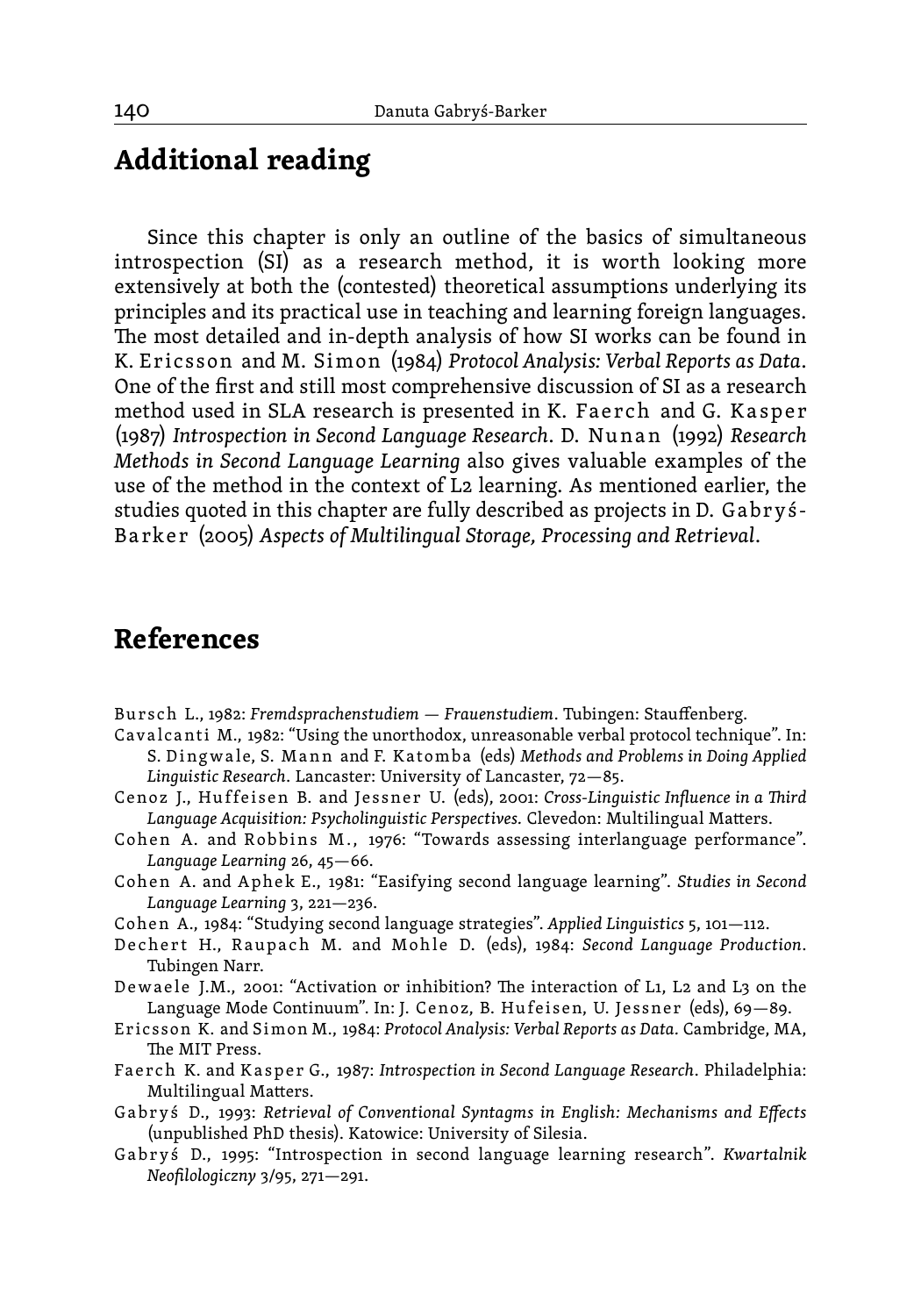- Gabryś D., 1998: "The phenomenon of transfer in L3 learning from a psycholinguistic perspective: a case study". In: *ISAPL'97 Proceedings*. Porto: Universidade do Porto, 409—414.
- Gabryś D., 1999: "Cross-linguistic influences in L3-learning". In: M. Wysocka (ed.) On *Language Theory and Practice*. Katowice: Wydawnictwo Uniwersytetu Śląskiego, 169— 182.
- G a br y ś-B a rk e r D., 2005: *Aspects of Multilingual Storage, Processing and Retrieval*. Katowice: Wydawnictwo Uniwersytetu Śląskiego.
- Gerloff P., 1986: "Second language learners' reports on the interpretive process: think aloud protocols in translation". In: J. House and S. Blum-Kulka (eds),  $77-82$ .
- Gne t z m a n n C., St a rk D. (ed.), 1982: *Grammatikunterricht*. Tubingen: Narr.
- Haastrup K., 1985: "Lexical inferencing  $-$  a study of procedures in reception" In: *Scandinavian Working Papers in Bilingualism* 5, 63—86.
- Hayes J.R. and Flower L., 1983: "Uncovering cognitive processes in writing". In: P. Mosenthal *et al.* (eds), 207-220.
- Herwig A., 2001: "Plurilingual lexical organization: evidence from lexical processing in L1-L2-L3-L4 translation". In: J. Cenoz, B. Hufeisen and U. Jessner (eds), 115–137.
- Jessner U., 2001: "The nature of cross-linguistic interaction in the multilingual system". In: J. Cenoz, B. Hufeisen and U. Jessner (eds).
- Kasper G. (ed.), 1986: Learning, Teaching and Commmunication in the Foreign Language *Classroom*. Aarhus: University Press.
- Krings H., 1986: "The Use of Introspective Data in Translation". In: K. Faerch and G. Kasper (eds),  $159 - 176$ .
- Larsen-Freeman D. (ed.) 1980: *Discourse Analysis in Second Language Acquisition*. Rowley, MA: Newbury House.
- M o s e nt h a l P., *et al.* (eds), 1983: *Research on Writing: Principles and Methods*. New York: Longman.
- Naiman *et al.*, 1975: *The Good Language Learner*. Toronto: Modern Languages Centre, Ontario Institute for Studies of Education.
- Nisbett R. and Wilson T.D., 1977: "Telling more than we can know: verbal reports on mental processes". *Psychological Review* 86, 231—259.
- Nu n a n D., 1992: *Research Methods In Language Learning*. Cambridge: Cambridge University Press.
- Raabe M., 1982: "Ist ne ... pas denn keine doppelte verneimung?". In: C. Gnetzmann, D. Stark  $(ed.), 61–100.$
- Raabe M., 1986: "The influence of L1 and L3 in the foreign language classroom". In: G. Kasper, 59-69.
- Raimes A., 1985: *An Investigation How ESL Students Write*. New York: Dept. of English, Hunter College/CUNY.
- Schwartz J., 1980: "The negotiation for meaning; repair in conversation between SL learners of English". In: D. Larsen-Freeman (ed.), 138-153.
- Serrano N.S. 1984: "Patterns of reading in L1 and L2". In: D.M. Singleton and D.G. Little (eds), *Language Learning in Formal and Informal Contexts.* Dublin: Irish Association of Applied Linguistics, 165—176.
- Stevick E., 1981: "Learning a Foreign Language; the Natural Ways". In: M. Hines and W. R ut he r for d (eds) *On TESOL '81*. Washington, DC: TESOL, 1—10.
- Wenden A., 1982: Learner Training for L2 Learners: A Selected Review of Content and Method. New York: CUNY.
- Williams S. and Hammarberg B., 1998: "Language switches in L3 production: implications for a polyglot speaking model". *Applied Psycholinguistics*, 295—333.